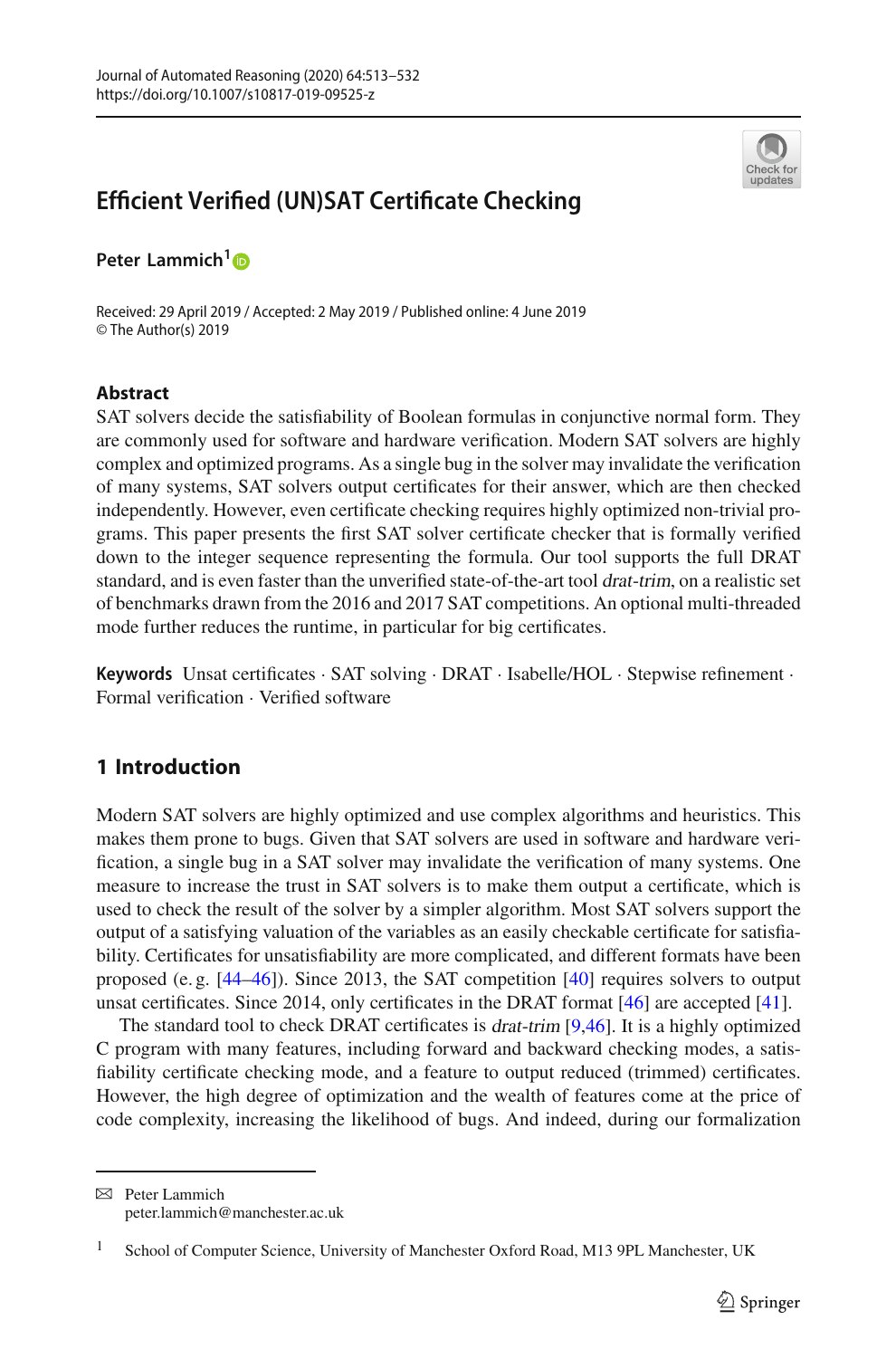of DRAT certificates, we realized that drat-trim was missing a crucial check, thus accepting (maliciously engineered) unsat certificates for satisfiable formulas. This bug has been confirmed by the authors, and is now fixed. Moreover, we discovered several numeric and buffer overflow issues in the parser [\[10](#page-18-1)], which could lead to misinterpretation of the formula. Thus, although being less complex than SAT solvers, efficient DRAT checkers are still complex enough to easily overlook bugs.

One method to ensure correctness of software is to conduct a machine-checked correctness proof. A common approach is to prove correct a specification in the logic of an interactive theorem prover, and then generate executable code from the specification. Here, code generation is merely a syntax transformation from the executable fragment of the theorem prover's logic to the target language. Following the LCF approach [\[14](#page-18-2)], modern theorem provers like Isabelle [\[38\]](#page-19-4) and Coq [\[3\]](#page-18-3) are explicitly designed to maximize their trustworthiness. Unfortunately, the algorithms and low-level optimizations required for *efficient* unsat certificate checking are hard to verify and existing approaches (e. g. [\[8](#page-18-4)[,45](#page-19-5)]) do not scale to large problems.

While working on the verification of an efficient DRAT checker, the author learned about GRIT, proposed by Cruz-Filipe et al. [\[7](#page-18-5)]: They use a modified version of drat-trim to generate an enriched certificate from the original DRAT certificate. The crucial idea is to record the required unit propagations, such that the checker of the enriched certificate only needs to implement a check whether a clause is unit, instead of a fully fledged unit propagation algorithm.

Cruz-Filipe et al. formalize a checker for their enriched certificates in the Coq theorem prover [\[3](#page-18-3)], and generate OCaml code from the formalization. However, their approach still has some deficits: GRIT only supports the less powerful DRUP fragment [\[45\]](#page-19-5) of DRAT, making it unsuitable for SAT solvers that output full DRAT. Also, their checker does not consider the original formula but assumes that the certificate correctly mirrors the formula. Moreover, they use unverified code to parse the certificate into the internal data structures of the checker. Finally, their verified checker is quite slow: Checking a certificate requires roughly the same time as generating it, which effectively doubles the verification time. In contrast, an unverified implementation of their checker in C is two orders of magnitude faster.

Independently of us, Cruz-Filipe et al. also extended their tool to DRAT [\[6\]](#page-18-6), and optimized their verified checker [\[18](#page-18-7)]. Their tool is called LRAT.

In this paper we present the GRAT toolchain: An enriched certificate format for full DRAT, a highly optimized certificate generator, and a certificate checker whose correctness is formally verified down to the integer array representing the formula. The simple unverified parser that reads a formula into an integer array is written in Standard ML [\[34\]](#page-19-6), which guarantees that numeric and buffer overflows will not go unnoticed. On the same basis, we also implement and verify a sat certificate checker, obtaining a complete and formally verified SAT solver certification tool.

We use stepwise refinement techniques to obtain an efficient verified checker, and implement aggressive optimizations in the generator. A distinguishing feature is a multi-threaded mode for the generator, which allows us to trade computing resources for additional speedup.

We benchmark our tool against drat-trim and LRAT on a realistic benchmark suite drawn from the 2016 and 2017 SAT competitions: Already in single-threaded mode, our tool is faster than LRAT on every single problem, and, on most problems, even faster than the (unverified) drat-trim. In multi-threaded mode with 8 threads, we get an average speedup of 2.2.

This paper is an extended version of our conference papers [\[28](#page-18-8)[,29\]](#page-18-9). It provides a unified description of both the certificate generator and checker, and extends the benchmark set to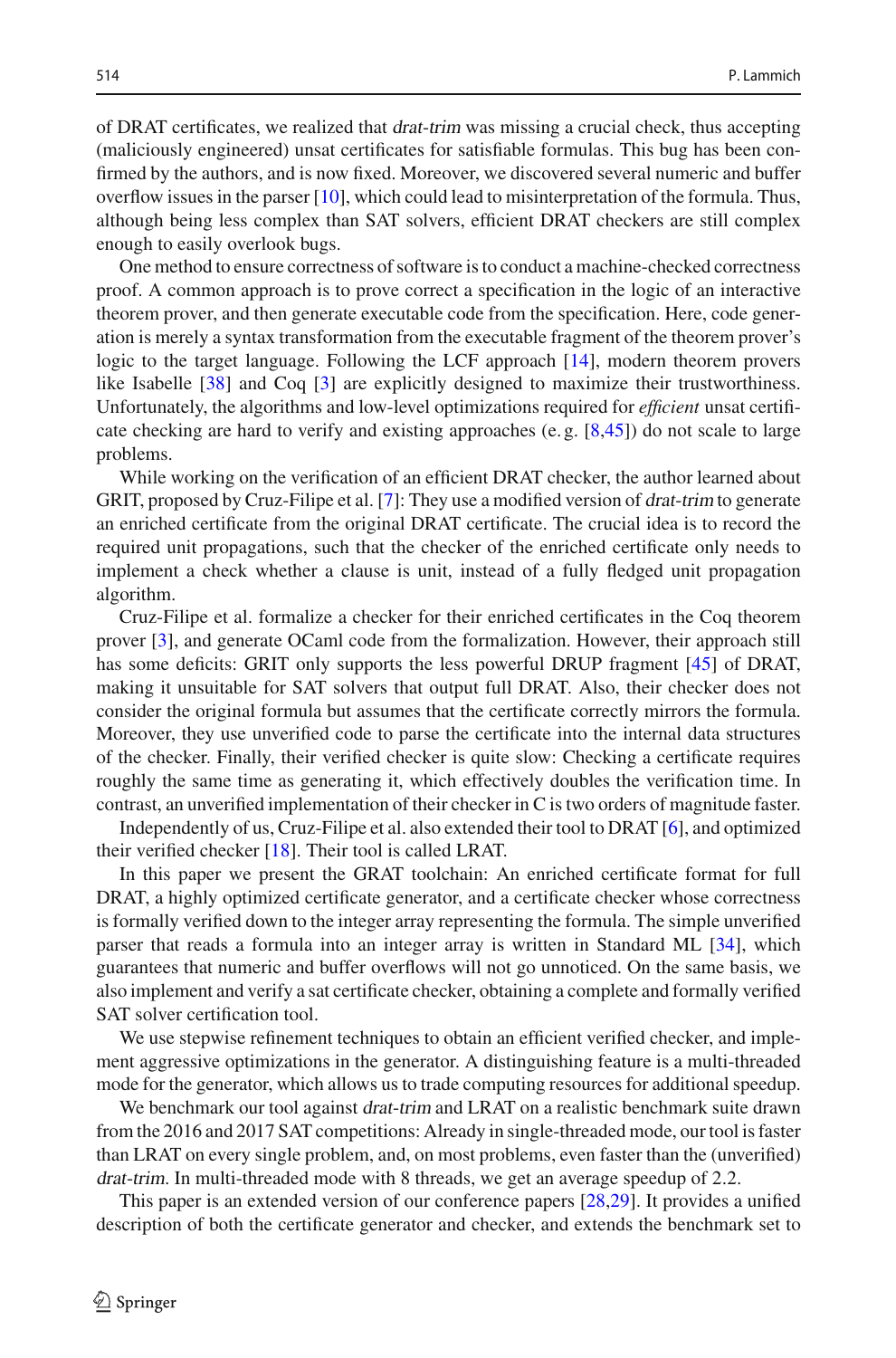include problems from the 2017 SAT competition. Our tools, formalizations, and benchmark results are available online [\[23\]](#page-18-10).

The rest of this paper is organized as follows: After briefly recalling the theory of DRAT certificates (Sect. [2\)](#page-2-0), we introduce our enriched certificate format (Sect. [3\)](#page-3-0). We then give a short overview of the Isabelle Refinement Framework (Sect. [4\)](#page-4-0) and describe its application to verifying our certificate checker (Sect. [5\)](#page-5-0). Next, we describe our certificate generator (Sect. [6\)](#page-12-0) and report on the experimental evaluation of our tools (Sect. [7\)](#page-14-0). Finally, we discuss future work (Sect. [8\)](#page-16-0) and give a conclusion (Sect. [9\)](#page-17-0).

#### <span id="page-2-0"></span>**2 Unsatisfiability Certificates**

We briefly recall the theory of DRAT unsatisfiability certificates. Let *V* be a set of variable names. The set of *literals* is defined as  $L := V \dot{\cup} \{-v \mid v \in V\}$ . We identify v and  $\neg\neg v$ . Let  $F = C_1 \wedge \cdots \wedge C_n$  for  $C_i \in 2^L$  be a formula in conjunctive normal form (CNF). *F* is *satisfied* by an *assignment*  $A: V \Rightarrow$  bool iff instantiating the variables in *F* with *A* yields a true (ground) formula. We call *F satisfiable* iff there exists an assignment that satisfies *F*.

A clause *C* is called a *tautology* iff there is a variable v with  $\{v, \neg v\} \subseteq C$ . Removing a tautology from a formula yields an equivalent formula. In the following we assume that formulas do not contain tautologies. The empty clause is called a *conflict*. A formula that contains a conflict is unsatisfiable. A singleton clause  ${l} \in F$  is called a *unit clause*. Removing all clauses that contain *l*, and all literals  $\neg l$  from *F* yields an equisatisfiable formula. Repeating this exhaustively for all unit clauses is called *unit propagation*. We name the result of unit propagation  $F^{\mathrm{u}}$ , defining  $F^{\mathrm{u}} = \{\emptyset\}$  if unit propagation yields a conflict.<sup>1</sup>

A DRAT certificate  $\chi = \chi_1 \cdots \chi_n$  with  $\chi_i \in 2^L \cup \{ dC \mid C \in 2^L \}$  is a list of clause addition and deletion items. The *effect* of a (prefix of) a DRAT certificate is to add/delete the specified clauses to/from the original formula  $F_0$ , and apply unit propagation:

$$
\text{eff}(\varepsilon) = (F_0)^{\text{u}} \qquad \text{eff}(\chi C) = (\text{eff}(\chi) \wedge C)^{\text{u}} \qquad \text{eff}(\chi \, dC) = \text{eff}(\chi) \setminus C
$$

where  $F \backslash C$  removes one occurrence of clause *C* from *F*. We call the clause addition items of a DRAT certificate *lemmas*.

A DRAT certificate  $\chi = \chi_1 \dots \chi_n$  is *valid* iff eff( $\chi$ ) = {Ø} and each lemma has the RAT property wrt. the effect of the previous items:

$$
\mathrm{valid}(\chi_1 \dots \chi_n) := \forall 1 \leq i \leq n. \ \chi_i \in 2^L \Longrightarrow \mathrm{RAT}(\mathrm{eff}(\chi_1 \dots \chi_{i-1}), \chi_i)
$$

A clause *C* has the *RAT* (*resolution asymmetric tautology*) property wrt. formula *F* (we write RAT(*F*, *C*)) iff either *C* is empty and  $F^{\mathrm{u}} = \{\emptyset\}$ , or if there is a *pivot literal*  $l \in C$ , such that for all *RAT candidates*  $D \in F$  with  $\neg l \in D$ , we have  $(F \land \neg (C \cup D \setminus \{\neg l\}))^{\text{u}} = \{\emptyset\}$ . Adding a lemma with the RAT property to a satisfiable formula preserves satisfiability [\[45\]](#page-19-5), and so do unit propagation and deletion of clauses. Thus, existence of a valid DRAT certificate implies unsatisfiability of the original formula.

A more restrictive property than RAT is *RUP* (*reverse unit propagation*): A lemma *C* has the RUP property wrt. formula *F* iff  $(F \wedge \neg C)^u = \{\emptyset\}$ . Adding a lemma with the RUP property yields an equivalent formula. The predecessor of DRAT is DRUP [\[19\]](#page-18-11), which admits only lemmas with the RUP property.

Checking a lemma for RAT is much more expensive than checking for RUP, as the clause database must be searched for candidate clauses, performing a unit propagation for each of

<span id="page-2-1"></span><sup>1</sup> This is well-defined as unit-propagation is strongly normalizing up to conflicts.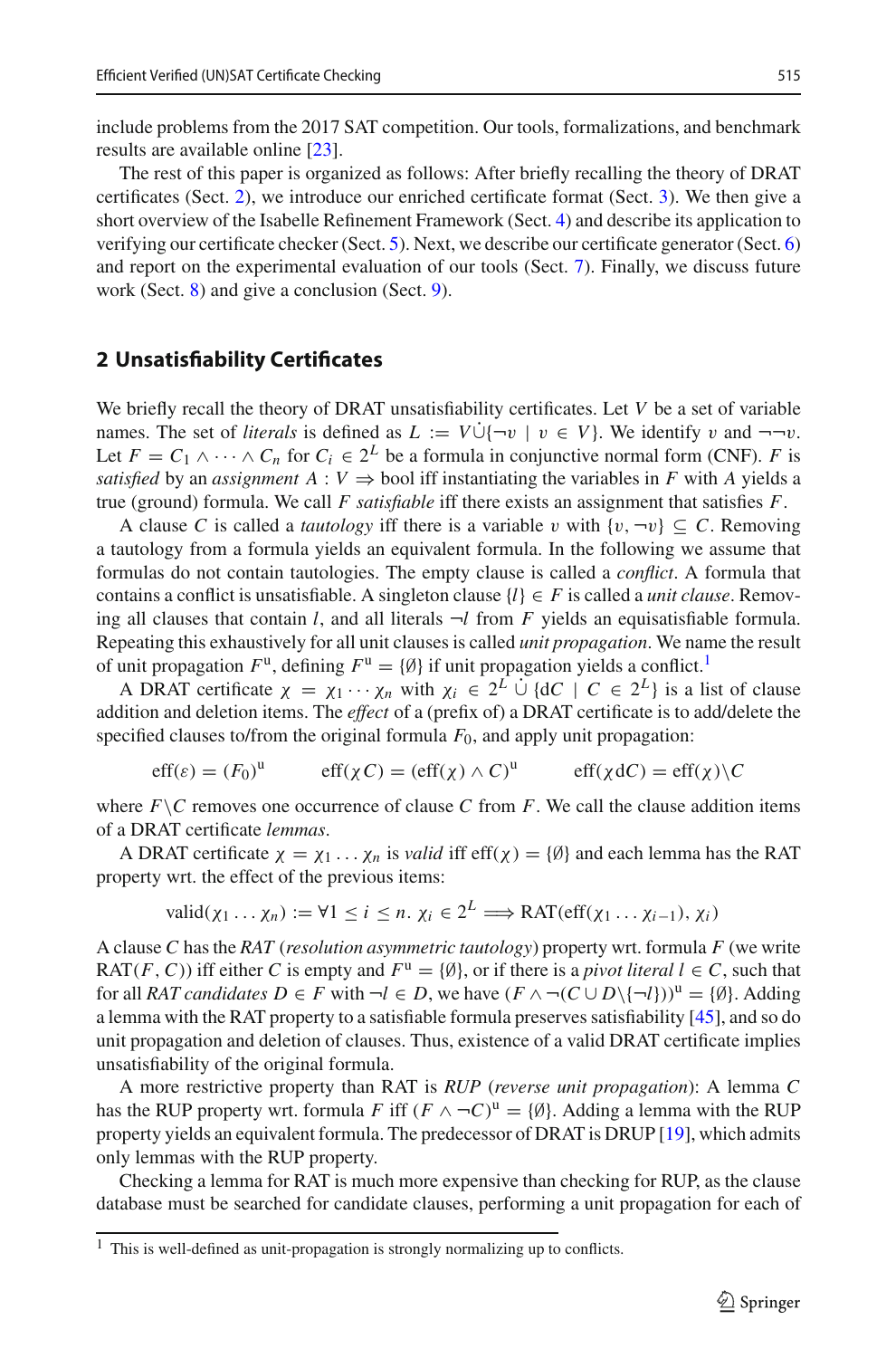them. Thus, practical DRAT certificate checkers first perform a RUP check on a lemma, and only if this fails they resort to a full RAT check. Exploiting that  $(F \land \neg(C \cup D))^u$  is equivalent to  $((F \wedge \neg C)^u \wedge \neg D)^u$ , the result of the initial unit propagation from the RUP check can even be reused. Another important optimization is *backward checking* [\[13](#page-18-12)[,19\]](#page-18-11): The lemmas are processed in reverse order, marking the lemmas that are actually needed in unit propagations during RUP and RAT checks. Lemmas that remain unmarked need not be processed at all. To further reduce the number of marked lemmas, *core-first* unit propagation [\[46\]](#page-19-1) prefers marked unit clauses over unmarked ones.

In practice, DRAT certificate checkers spend most time on unit propagation, $2$  for which highly optimized implementations of rather complex algorithms are used (e.g. drat-trim uses a two-watched-literals algorithm [\[36\]](#page-19-7)). Unfortunately, verifying such highly optimized code in a proof assistant is a major endeavor. Thus, a crucial idea is to implement an unverified tool that enriches the certificate with additional information that can be used for simpler and more efficient verification. For DRUP, the GRIT format has been proposed recently [\[7\]](#page-18-5). It stores, for each lemma, a list of unit clauses in the order they become unit, followed by a conflict clause. Thus, *finding* the next unit or conflict clause is replaced by simply *checking* whether a clause is unit or conflict. A modified version of drat-trim can be used to generate a GRIT certificate from the original DRAT certificate.

#### <span id="page-3-0"></span>**3 The GRAT Format**

The first contribution of this paper is to extend the ideas of GRIT from DRUP to DRAT. To this end, we define the GRAT format. Like for GRIT, each clause is identified by a unique positive ID. The clauses of the original formula implicitly get the IDs 1 ... *N*. The lemma IDs explicitly occur in the certificate.

For memory efficiency reasons, we store the certificate in two parts: The lemma file contains the lemmas, and is stored in DIMACS format. During certificate checking, this part is entirely loaded into memory. The proof file contains the hints and instructions for the certificate checker. It is not completely loaded into memory but only streamed during checking.

The proof file is a binary file, containing a sequence (stored in reverse order) of 32 bit signed integers in 2's complement little endian format. The sequence is interpreted according to the following grammar:

```
proof ::= rat-counts item* conflict
literal ::= int32 != 0
id ::= int32 > 0
count ::= int32 > 0
rat-counts := 6 (literal count)* 0
item ::= unit-prop | deletion | rup-lemma | rat-lemma
unit-prop ::= 1 id* 0
deletion ::= 2 id* 0
rup-lemma ::= 3 id id* 0 id
rat-lemma ::= 4 literal id id* 0 cand-prf* 0
cand-prf ::= id id* 0 id
conflict ::= 5 id
```
The checker maintains a *clause map* that maps IDs to clauses, and a *partial assignment* that maps variables to true, false, or undecided. Partial assignments are extended to literals

<span id="page-3-1"></span><sup>&</sup>lt;sup>2</sup> Our profiling data indicates that, depending on the problem, up to 93% of the time is spent for unit propagation.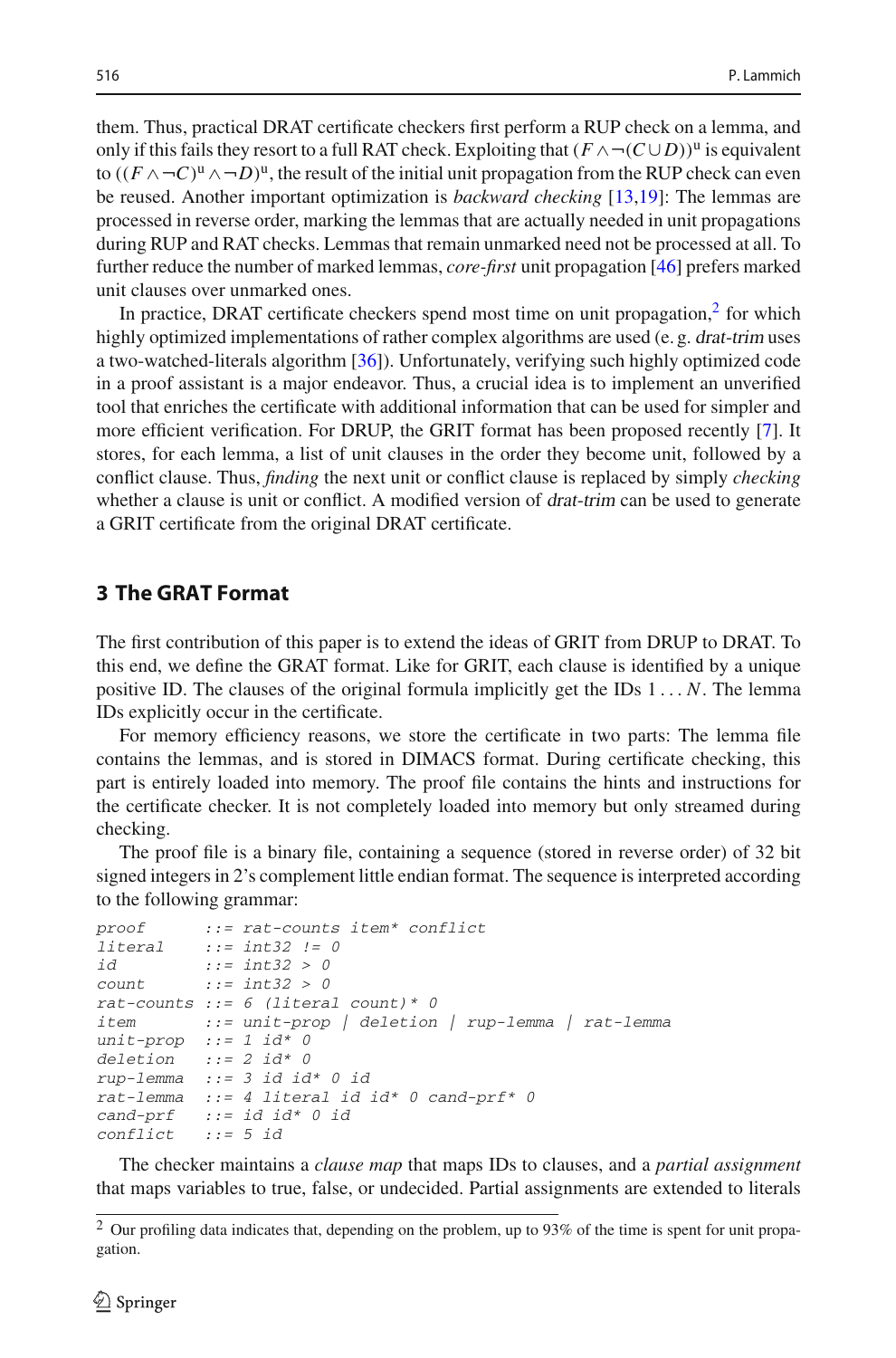- rat-counts This item contains a list of pairs of literals and the count how often they are used in RAT proofs. This map allows the checker to maintain lists of RAT candidates for the relevant literals, instead of gathering the possible RAT candidates by iterating over the whole clause database for each RAT proof, which is expensive. Literals that are not used in RAT proofs at all do not occur in the list. This item is the first item of the proof.
- unit-prop For each listed clause ID, the corresponding clause is checked to be unit, and the unit literal is assigned to true. Here, a clause is unit if the unit literal is undecided, and all other literals are assigned to false.
- deletion The specified IDs are removed from the clause map.
- rup-lemma The item specifies the ID for the new lemma, which is the next unprocessed lemma from the lemma file, a list of unit clause IDs, and a conflict clause ID. First, the literals of the lemma are assigned to false. The lemma must not be blocked, i.e. none of its literals may be already assigned to true.<sup>3</sup> Note that assigning the literals of a clause *C* to false is equivalent to adding the conjunct  $\neg C$  to the formula. Second, the unit clauses are checked and the corresponding unit literals are assigned to true. Third, it is checked that the conflict clause ID actually identifies a conflict clause, i. e. that all its literals are assigned to false. Finally, the lemma is added to the clause-map and the assignment is rolled back to the state before checking of the item started.
- rat-lemma The item specifies a pivot literal *l*, an ID f or the lemma, an initial list of unit clause IDs, and a list of candidate proofs. First, as for rup-lemma, the literals of the lemma are assigned to false and the initial unit propagations are performed. Second, it is checked that the provided RAT candidates are exhaustive, and then the corresponding cand-prf items are processed: A cand-prf item consists of the ID of the candidate clause *D*, a list of unit clause IDs, and a conflict clause ID. To check a candidate proof, the literals of  $D \setminus \{\neg l\}$  are assigned to false, the listed unit propagations are performed, and the conflict clause is checked to be actually conflict. Afterwards, the assignment is rolled back to the state before checking the candidate proof. Third, when all candidate proofs have been checked, the lemma is added to the clause map and the assignment is rolled back. To simplify certificate generation in backward mode, we allow candidate
	- proofs referring to arbitrary, even invalid, clause IDs. Those proofs must be ignored by the checker.
- conflict This is the last item of the certificate. It specifies the ID of the conflict clause found by unit propagation after adding the last lemma of the certificate (*root conflict*). It is checked that the ID actually refers to a conflict clause.

# <span id="page-4-0"></span>**4 Program Verification with Isabelle/HOL**

Isabelle/HOL [\[38\]](#page-19-4) is an interactive theorem prover for higher order logic. Its design features the LCF approach [\[14](#page-18-2)], where a small logical inference kernel is the only code that

<span id="page-4-1"></span><sup>3</sup> Blocked lemmas are useless for unsat proofs, such that there is no point to include them in the certificate.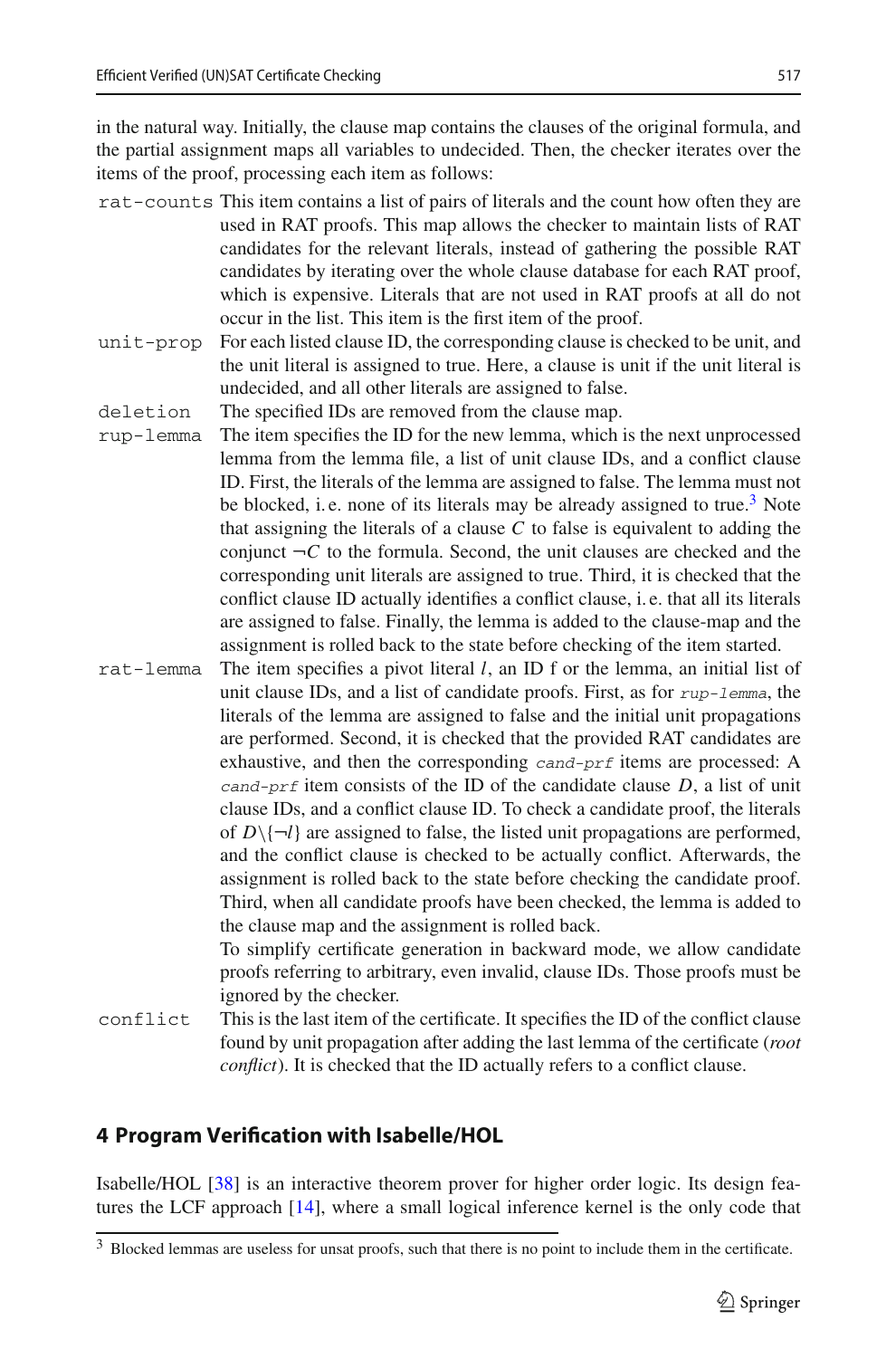can produce theorems. Bugs in the non-kernel part may result in failure to prove a theorem but never in a false proposition being accepted as a theorem. Isabelle/HOL includes a code generator [\[15](#page-18-13)[–17](#page-18-14)] that translates the executable fragment of HOL to various functional programming languages, currently OCaml, Standard ML, Scala, and Haskell. Via Imperative HOL [\[5\]](#page-18-15), the code generator also supports imperative code, modeled by a heap monad inside the logic.

A common problem when verifying efficient implementations of algorithms is that implementation details tend to obfuscate the proof and increase its complexity. Hence, efficiency of the implementation is often traded for simplicity of the proof. A well-known approach to this problem is stepwise refinement [\[1](#page-18-16)[,2](#page-18-17)[,48](#page-19-8)], where an abstract version of the algorithm is refined towards an efficient implementation in multiple correctness preserving steps. The abstract version focuses on the algorithmic ideas, leaving open the exact implementation, while the refinement steps focus on more and more concrete implementation aspects. This modularizes the correctness proof, and makes verification of complex algorithms manageable in the first place.

For Isabelle/HOL, the Isabelle Refinement Framework [\[24](#page-18-18)[,26](#page-18-19)[,27](#page-18-20)[,32](#page-19-9)] provides a powerful stepwise refinement tool chain, featuring a nondeterministic shallowly embedded programming language [\[32](#page-19-9)], a library of efficient collection data structures and generic algorithms [\[26](#page-18-19)[,27](#page-18-20)[,30\]](#page-18-21), and convenience tools to simplify canonical refinement steps [\[24](#page-18-18)[,26\]](#page-18-19). It has been used for various software verification projects (e. g. [\[25](#page-18-22)[,31](#page-18-23)[,47](#page-19-10)]), including a fully fledged verified LTL model checker [\[4](#page-18-24)[,11\]](#page-18-25).

## <span id="page-5-0"></span>**5 A Verified GRAT Certificate Checker**

We give an overview of our Isabelle/HOL formalization of a GRAT certificate checker (cf. Sect. [3\)](#page-3-0). We use the stepwise refinement techniques provided by the Isabelle Refinement Framework to verify an efficient implementation at manageable proof complexity.

Note that we display only slightly edited Isabelle/HOL source text, and try to explain its syntax as far as needed to get a basic understanding. Isabelle/HOL uses a mixture of common mathematical notations and Standard ML [\[34](#page-19-6)] syntax (e. g. there are algebraic data types, function application is written as  $f \times x$ , functions are usually curried, e.g.  $f \times y$ , and abstraction is written as  $\lambda x \, y$ . t).

#### <span id="page-5-1"></span>**5.1 Syntax and Semantics of Formulas**

For the abstract syntax of CNF formulas, we represent variables by natural numbers, use an algebraic data type to specify positive and negative literals, model clauses as sets of literals, and a CNF formula as a set of clauses:

```
datatype literal = Pos nat | Neg nat
type_synonym clause = literal set
type_synonym cnf = clause set
```
The concrete syntax that our tool accepts is a list (array) of integers, representing a formula in the well-known DIMACS format. Variables are positive natural numbers. Literals are nonzero integers of the form v or  $-v$ , representing positive and negative literals on variable v. A clause is a list of literals, and a formula is the concatenation of its clauses, separated and terminated by nulls. The following definitions specify the restrictions on the concrete syntax  $(xxx\_invar)$  and the translation from concrete to abstract syntax  $(xxx<sub>\alpha</sub>)$ :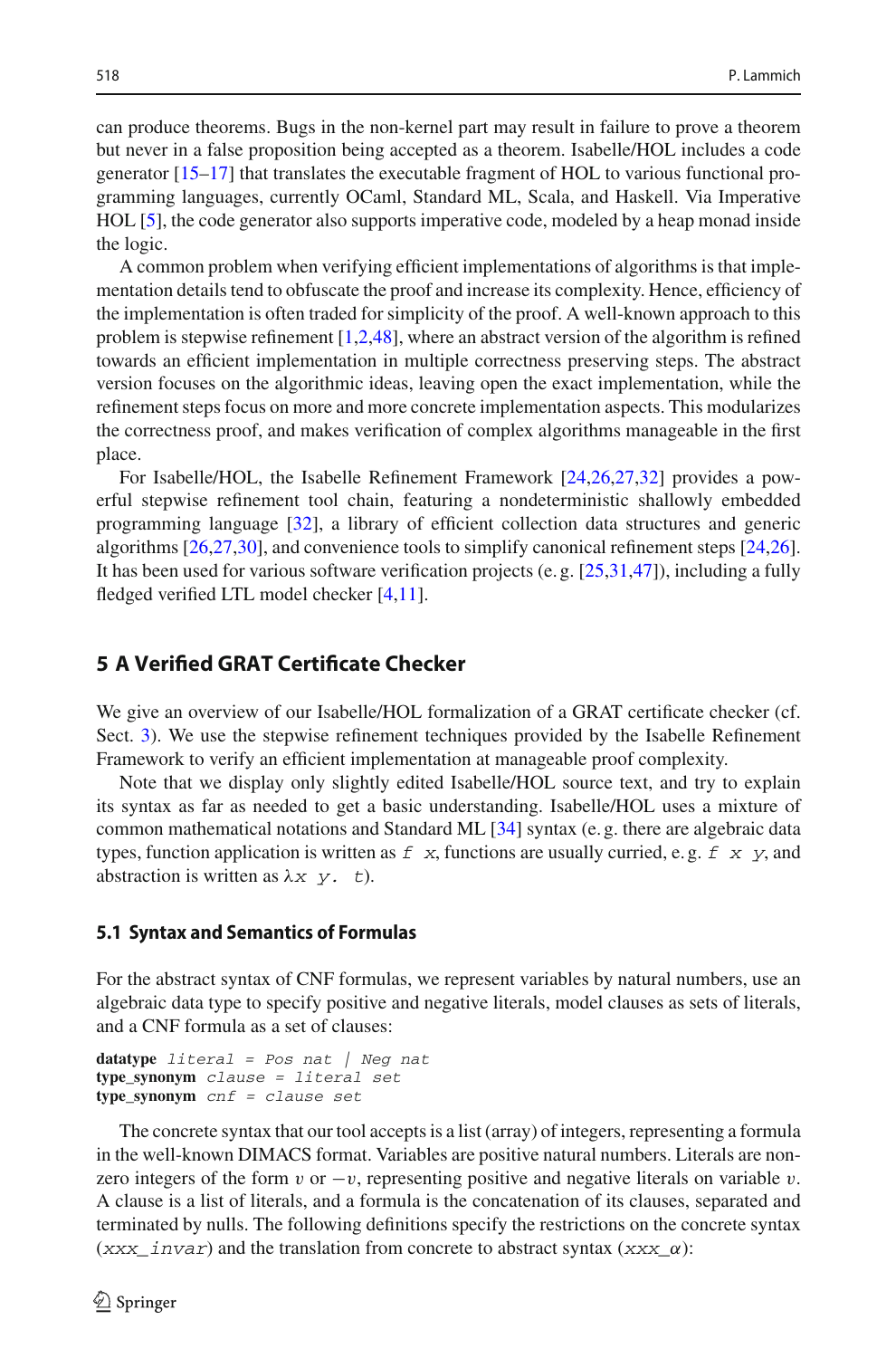```
definition lit invar l \equiv l \neq 0definition lit_\alpha l \equiv if l < 0 then Neg (nat (-1)) else Pos (nat 1)
definition clause_invar l = \forall x \in set l. lit_invar x
definition clause \alpha l \equiv lit \alpha'set l
definition F\_invar lst \equiv lst≠[] \Longrightarrow last lst = 0
definition F_\alpha lst \equiv set (map clause_\alpha (tokenize lst))
```
where nat converts an integer to a natural number, set converts a list to the set of its elements, and  $tokenize$  I splits the concatenation of null-terminated lists into a list of lists. Note that every list that ends with a null represents a valid formula.

We define the semantics of literals, clauses, and formulas wrt. a *valuation*, which is a function from variables to Booleans. A positive literal is true if its variable is assigned to true, a negative literal is true if its variable is false, a clause is true if it contains a true literal, and a formula is true if all its clauses are true:

```
type_synonym valuation = nat \Rightarrow bool
fun sem lit :: literal ⇒ valuation ⇒ bool where
  sem lit (Pos x) \sigma = \sigma xsem\_lit (Neg x) \sigma = \neg \sigma xdefinition sem_clause :: clause ⇒ valuation ⇒ bool where
  sem_clause C \sigma = \exists l \in C. sem_lit l \sigmadefinition sem_cnf :: cnf \Rightarrow valuation \Rightarrow bool where
  sem_cnf F \sigma = \forall C \in F. sem_clause C \sigma
```
Note that type specifications on constant definitions are optional in Isabelle/HOL, and if they are omitted, the most general type is inferred automatically.

We define the *models* of a formula to be the set of all valuations that make the formula true, and we define a formula to be satisfiable if it has a model:

```
definition models F = \{\sigma : \text{sem\_cnf } F \sigma\}definition sat F \equiv \text{models} F \neq \{\}
```
While unit propagation can be presented by modifying the formula (removing false literals and true clauses), practical implementations use a partial assignment (where variables can be true, false, or undecided) and do not change the formula on unit propagation. At this point, we have the design choice to either formalize unit-propagation by modifying the formula, and then refine this model to partial assignments, or to formalize unit propagation on partial assignments directly. We decided for the latter, as we found it to be convenient, and it saves the overhead of one refinement step.

A *partial assignment* has type  $nat \Rightarrow bool$  *option*, which is abbreviated as nat  $\rightarrow$  bool. It maps a variable to None for undecided, or to Some True or Some False. We specify the semantics of literals and clauses as follows:

```
primrec sem lit' :: literal \Rightarrow (nat\rightarrow bool) \rightarrow bool where
  sem\_lit' (Pos x) A = A \times | sem_lit' (Neg x) A = map\_option Not (A x)
definition sem_clause' C A \equivif (\exists l \in C. sem_lit' l A = Some True) then Some True
  else if (∀l∈C. sem_lit' 1 A = Some False) then Some False
  else None
```
For a fixed formula *F*, we define the models induced by a partial assignment *A* to be all total extensions that satisfy the formula, and a predicate  $sat'$  which holds iff such a model exists:

```
definition compat_assignment :: (nat \rightarrow bool) \Rightarrow valuation \Rightarrow boolwhere \text{compact\_assignment} A \sigma = \forall x \ v. A \ x = \text{Some} \ v \Longrightarrow \sigma \ x = \nudefinition models' F \cap \{A. compat_assignment A}
definition sat' F A \equiv models' F A \neq {}
```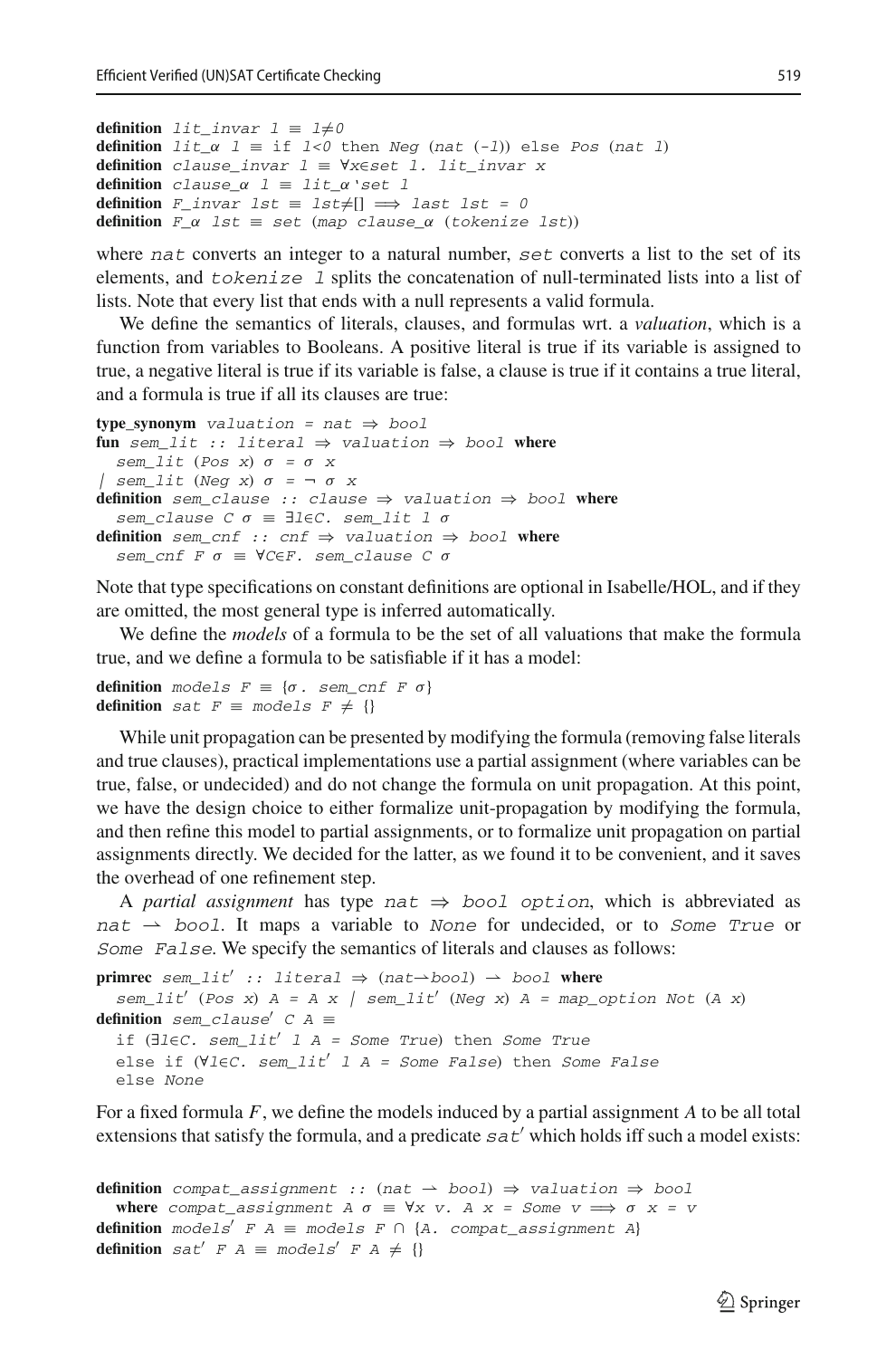Obviously, a formula is satisfiable wrt. the empty partial assignment if, and only if, it is satisfiable:

**lemma** sat \_empty\_iff: sat <sup>F</sup> Map.empty <sup>=</sup> sat <sup>F</sup>

Two assignments A and A' are *equivalent* iff they induce the same models:

**definition** equiv  $F A A' \equiv$  models'  $F A =$  models'  $F A'$ 

#### <span id="page-7-0"></span>**5.2 Unit Propagation and RAT**

We define a predicate to state that, wrt. a partial assignment *A*, a clause *C* is unit, with unit literal *l*:

```
definition is_unit_lit A C l
  \equiv l∈C \land sem_lit' l A = None \land sem_clause' (C-{l}) A = Some False
```
Assigning a unit literal to true yields an equivalent assignment:

```
lemma unit_propagation:
 assumes C∈F and is_unit_lit A C l
 shows equiv F A (assign_lit A 1)
```
For a fixed formula *F* and assignment *A*, a clause *C* is *implied* if adding it to *F* does not change the models, and *redundant* if it does not change satisfiability:

```
definition implied clause F A C \equiv models' (insert C F) A = models' F A
definition redundant_clause F A C \equiv sat' (insert C F) A = sat' F A
```
Recall that DRAT proofs work by deleting clauses, adding redundant clauses, and applying unit propagations, until the formula becomes trivially unsatisfiable (cf. Sect. [2\)](#page-2-0). A clause is accepted as redundant if it has the RAT property. Abstractly, the RAT property is justified by the following lemma:

```
lemma abs_rat_criterion:
  assumes l ∈ C and sem_lit' l A ≠ Some False
  assumes ∀D∈F. neg_lit l ∈ D 
⇒ implied_clause F A (C∪(D-{neg_lit l}))
  shows redundant_clause F A C
```
To test whether a clause is implied, we use the RUP property:

```
lemma one_step_implied:
  assumes RC: ¬is_blocked A C 
⇒
    \exists A_1. equiv F (and_not_C A C) A_1 \wedge (\exists E \in F. is_conflict_clause A_1 E)
  shows implied_clause F A C
```
where the assignment  $A_1$  will be computed by unit propagation.

#### **5.3 Abstract Checker Algorithm**

Having formalized the basic theory of CNF formulas, unit propagation, and RAT, we can specify an abstract version of the certificate checker algorithm. Our specifications live in an exception monad stacked onto the nondeterminism monad of the Isabelle Refinement Framework. Exceptions are used to indicate failure of the checker, and are never caught. We only prove soundness of our checker, i.e. that it does not accept satisfiable formulas. Our checker actually accepted all certificates in our benchmark set (cf. Sect. [7\)](#page-14-0), yielding an empirical argument that it is sufficiently complete.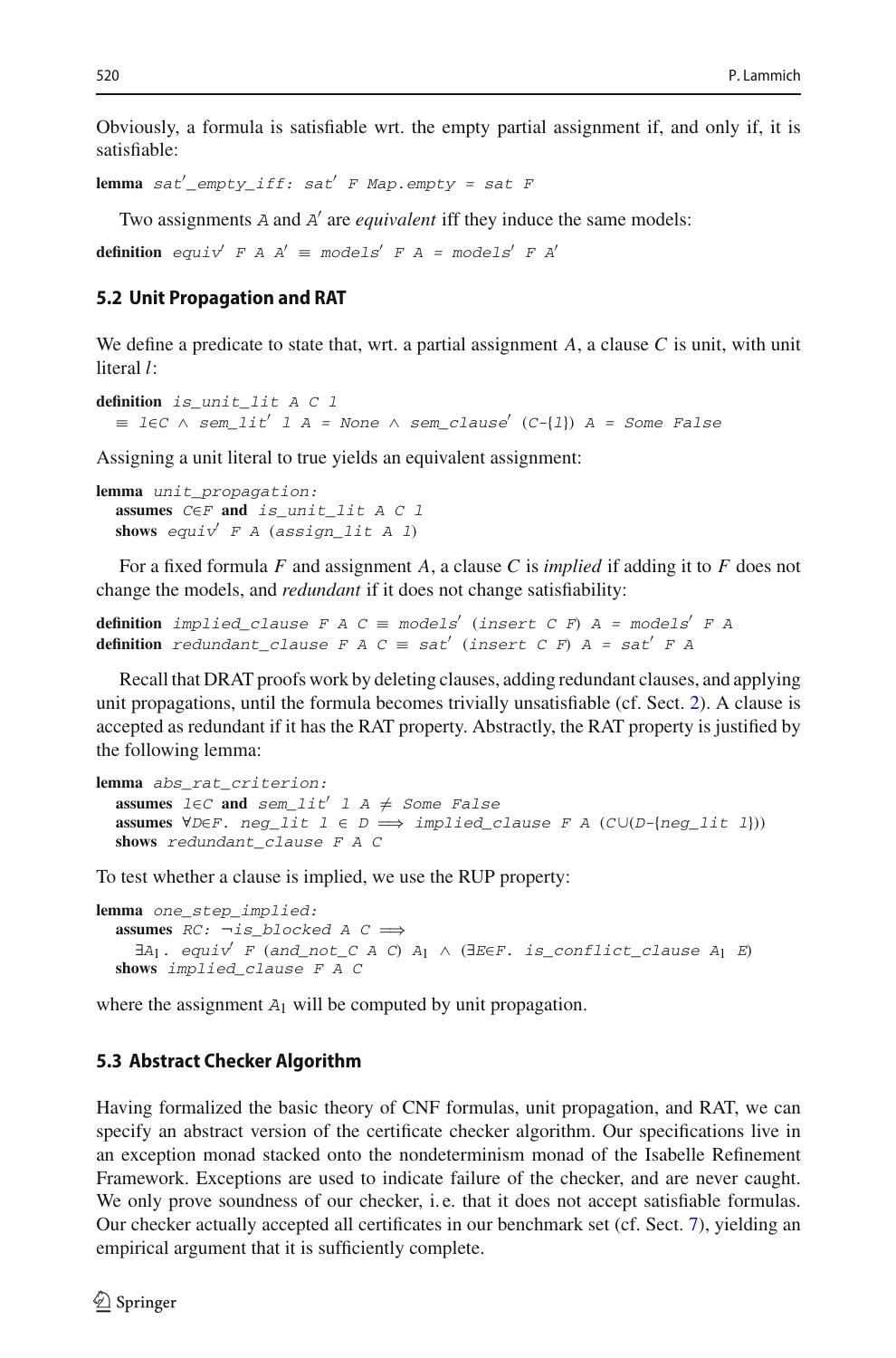At the abstract level, we model the proof as a stream of integers. On this, we define functions parse  $id$  and parse  $l$  i t that fetch an element from the stream, try to interpret it as an ID or literal, and fail if this is not possible. The state of the checker is a tuple (CM, A). The *clause map* CM contains the current formula as a mapping from IDs to clauses, and also maintains the RAT candidate database. The *assignment* <sup>A</sup> is the current partial assignment.

As first example, we present the abstract algorithm that is invoked after reading the item-type of a rup-lemma item (cf. Sect. [3\)](#page-3-0), i.e. we expect a sequence of the form id id\* "0" id (lemma, unit-clauses, conflict-clause).

```
1 check_rup_proof \equiv \lambda(CM, A_0) it prf. do {<br>2 (i.prf) \leftarrow parse id prf:
 2 (i, prf) \leftarrow parse_id prf;<br>3 check (i d cm i ds CM):
 3 check (i \notin cm\_ids CM);<br>4 (C,A',it) \leftarrow parse ch
  4 (C, A', it) \leftarrow parse\_check\_block A_0 it;
  5 (A, prf) \leftarrow apply_units CM A' prf;
 6 (confl_id, prf) \leftarrow parse_id prf;<br>7 confl \leftarrow resolve id CM confl i
 7 confl ← resolve_id CM confl_id;<br>8 check (sem clause confl a' = Som8 check (sem_clause' confl A' = Some False);<br>9 CM \leftarrow add clause i C CM:
9 CM \leftarrow add\_clause \text{ } i \text{ } C \text{ } CM;<br>10 return ((CM, An), it, prf)return ((CM,A<sub>0</sub>), it, prf)11 }
```
We use do-notation to conveniently express monadic programs. First, the ID for the new lemma is pulled from the proof stream (line 2) and checked to be available (3). The check function throws an exception unless the first argument evaluates to true. Next, parse\_check\_blocked (4) parses the next lemma from the lemma file, checks that it is not blocked, and assigns its literals to false. Then, the function  $apply\_units$  (5) pulls the unit clause IDs from the proof stream, checks that they are actually unit, and assigns the unit literals to true. Finally, we pull the ID of the conflict clause (6), obtain the corresponding clause from the clause map (7), check that it is actually conflict (8), and add the lemma to the clause map (9). We return (10) the new clause map and the *old* assignment, as the changes to the assignment are local and must be backtracked before checking the next clause. Additionally, we return the new position in the lemma file ( $it$ ) and the new proof stream ( $prf$ ). Note that this abstract specification contains non-algorithmic parts: For example, in line 8, we check for the semantics of the conflict clause to be *Some False*, without specifying how to implement this check. We prove the following lemma for check\_rup\_proof:

```
lemma check_rup_proof_correct:
  assumes invar (CM,A)
  shows check_rup_proof (CM,A) it prf
       \leq spec True (\lambda((CM', A'), it', prf')).invar (CM, A') \wedge (sat' (cm_F CM) A \implies sat' (cm_F CM) A')
```
Here, spec  $\Phi \Psi$  describes the postcondition  $\Phi$  in case of an exception, and the postcondition  $\Psi$  for a normal result. As we only prove soundness of the checker, we use True as postcondition for exceptions. For normal results, we show that an invariant on the state is preserved, $4$  and that the resulting formula and partial assignment is satisfiable if the original formula and partial assignment was.

Finally, we present the definition of the checker's main function:

```
1 definition verify_unsat F_begin F_end it prf \equiv do {<br>2 (CM.prf) \leftarrow init rat counts prf:
         (CM, prf) \leftarrow init\_rat\_counts prf;
```
<span id="page-8-0"></span><sup>&</sup>lt;sup>4</sup> The invariant states that there are no syntactic tautologies, i.e. clauses that contain both a positive and negative literal over the same variable, and that the RAT candidate database, which is used to quickly identify RAT candidates (cf. Sect. [3\)](#page-3-0), is accurate.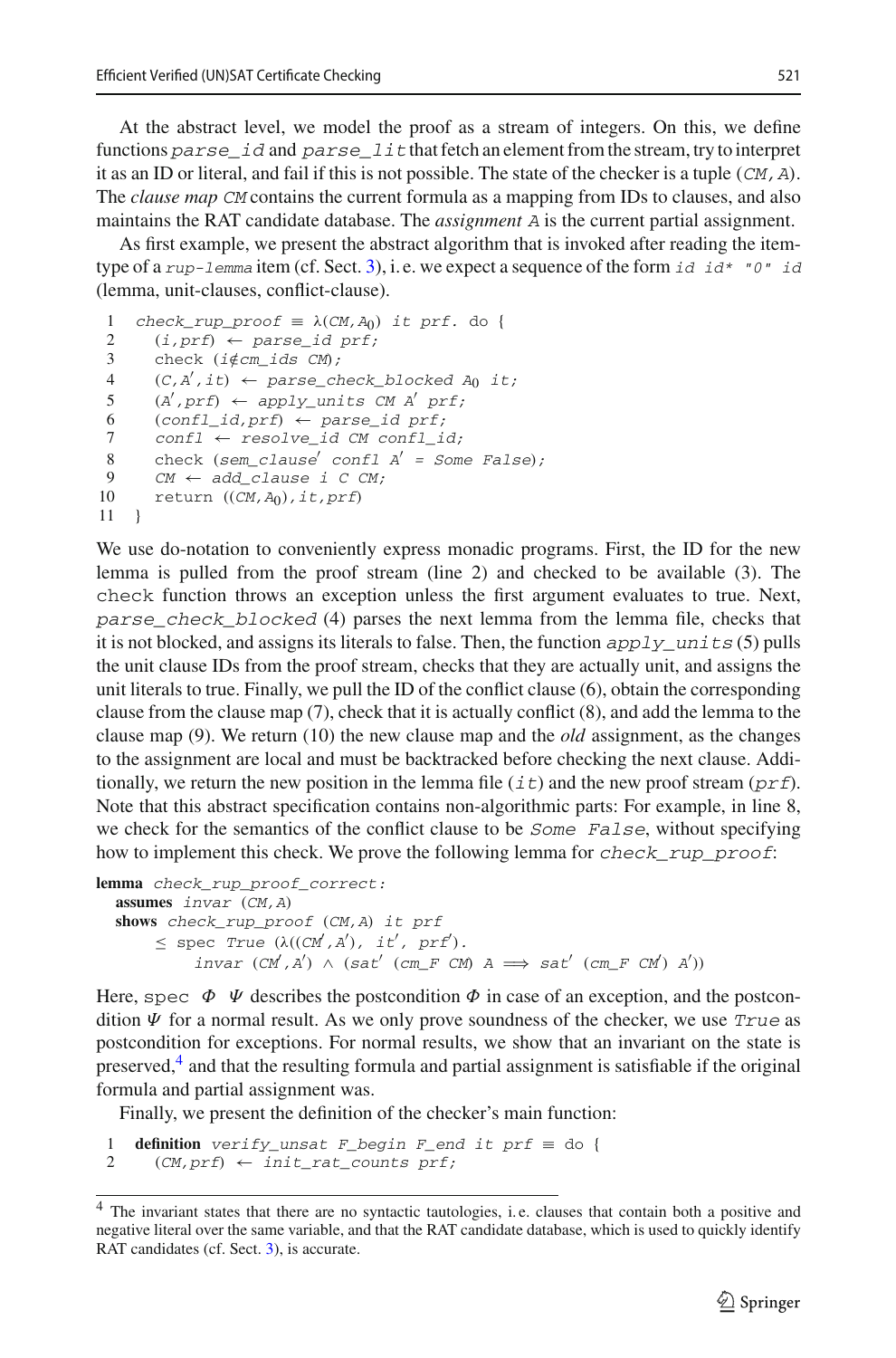```
3 CM ← read_cnf F_end F_begin CM;<br>4 let s = (CM, \lambda, None):
4 let s = (CM, \lambda_-. None);<br>5 while (\lambda so. so \neq None) (\lambda5 while (\lambda s \circ \cdot s \circ \neq \text{None}) (\lambda s \circ \cdot do {<br>6 let (s \text{ if } nrf) = f he so6 let (s, it, prf) = the so;<br>7 check item s it
               check item s it
8 \} (Some (s, it, prf));
\overline{9}
```
The parameters F\_begin and F\_end indicate the range that holds the representation of the formula, it points to the first lemma, and  $prf$  is the proof stream. First, the RAT literal counts are read (2) and the formula is parsed into the clause map (3). Then, the assignment is initialized to everything undecided (4). The function then iterates over the proof stream and checks each item (5–9), until the formula has been certified (or an exception terminates the program). Here, the checker's state is wrapped into an option type, where None indicates that the formula has been certified. The function  $the (Some x) = x$  extracts the value from an option. Correctness of the abstract checker is expressed by the following lemma:

```
lemma verify_unsat_correct:
  assumes seg F_begin lst F_end
  shows verify_unsat F_begin F_end it prf
       \leq spec True (\lambda_. F_invar 1st \land ¬sat (F_\alpha 1st))
```
Intuitively, if the range from  $F_{\perp}$  begin to  $F_{\perp}$  end is valid and contains the sequence lst, and if verify\_unsat returns a normal value, then  $1st$  represents a valid CNF formula  $(F_i$ invar lst) that is unsatisfiable ( $\neg sat$   $(F_\alpha$  lst)). Note that the correctness statement does not depend on the lemmas ( $i t$ ) or the proof stream ( $p t$ ). This will later allow us to use an optimized (unverified) implementation for streaming the proof, without impairing the formal correctness statement.

#### **5.4 Refinement Towards an Efficient Implementation**

The abstract checker algorithm that we described so far contains non-algorithmic parts and uses abstract types like sets. Even if we could extract executable code, its performance would be poor. For example, we model assignments as functions. Translating this directly to a functional language results in assignments to be stored as long chains of function updates with worst-case linear time lookup.

We now refine the abstract checker to an efficient implementation, replacing the specifications by actual algorithms, and the abstract types by efficient data structures. The refinement is done in multiple steps, where each step focuses on different aspects of the implementation. Formally, we use a *refinement relation* that relates objects of the refined type (e. g. a hash table) to objects of the abstract type (e. g. a set). In our framework, refinement is expressed by propositions of the form  $(c, a) \in R \implies g \subset \subseteq \downarrow S$  (*f* a): if the concrete argument c is related to the abstract argument a by R, then the result of the concrete algorithm  $g \, c$  is related to the result of the abstract algorithm  $f$  a by  $S$ . Moreover, if the concrete algorithm throws an exception, the abstract algorithm must also throw an exception.

In the first refinement step, we record the set of variables assigned while checking a lemma, and use this set to reconstruct the original assignment from the current assignment after the check. This saves us from copying the whole original assignment before each check. Formally, we define an *A*0-*backtrackable assignment* to be an assignment *A* together with a set of assigned variables  $T$ , such that unassigning the variables in  $T$  yields  $A_0$ . The relation bt\_assign\_rel relates *A*0-backtrackable assignments to plain assignments:

bt\_assign\_rel  $A_0 \equiv \{ ((A, T), A) | A T. T \subseteq \text{dom } A \wedge A_0 = A \vert (-T) \}$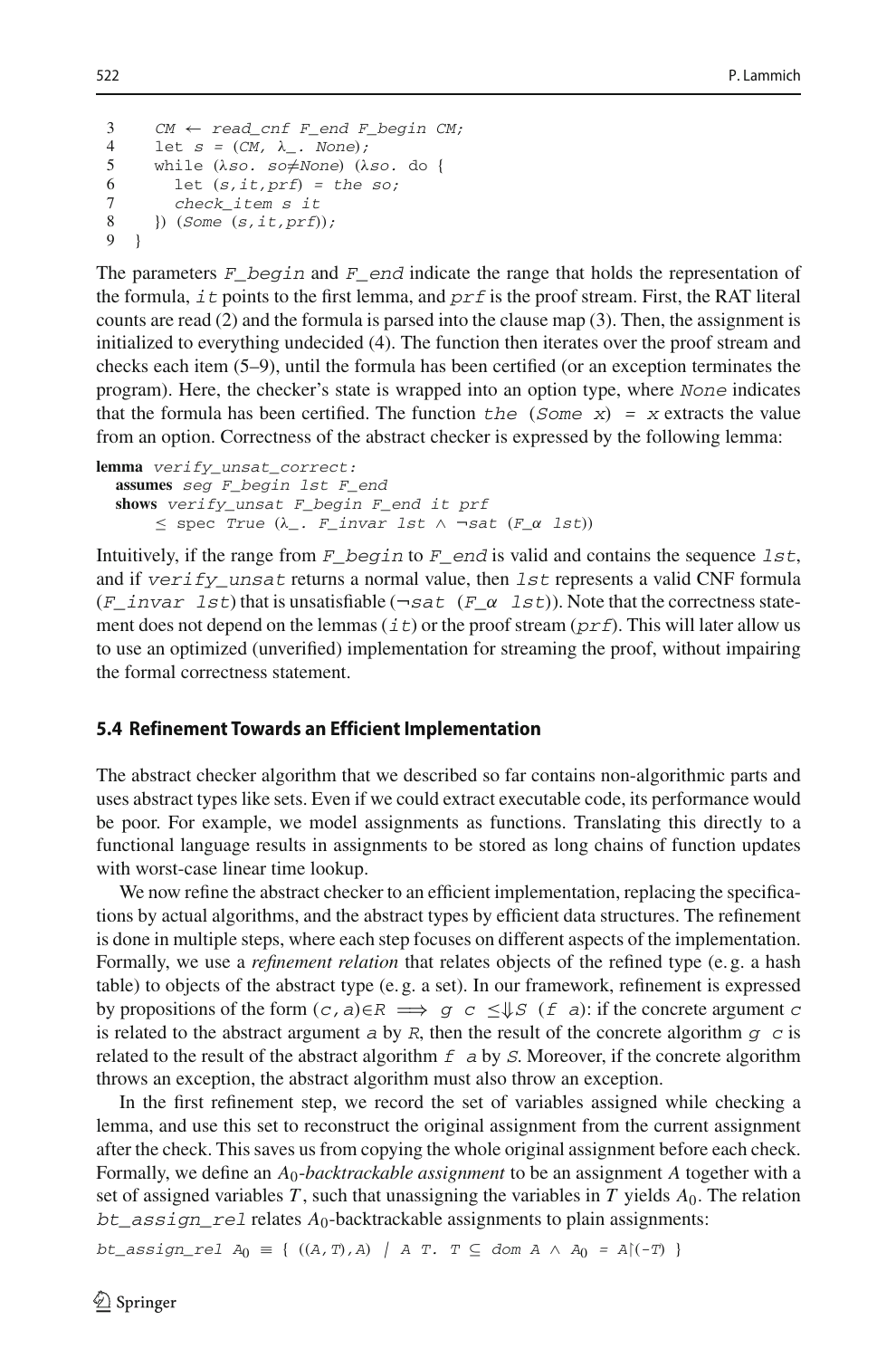where  $A[(-T)$  restricts a partial assignment A to the variables not in T.

We define apply units bt, which operates on  $A_0$ -backtrackable assignments. If applied to assignments  $(A', T)$  and A related by  $bt\_assign\_rel$   $A_0$ , and to the same proof stream  $prf$ , then the results of apply units bt and apply units are related by bt assign rel  $A_0 \times Id$ , i.e. the returned assignments are again related by bt assign rel A<sub>0</sub>, and the new proof streams are the same (related by  $Id$ ):

```
lemma apply units bt refine:
  assumes ((A
,T),A)∈bt_assign_rel A0
  shows apply_units_bt CM A' T prf
     \leq \sqrt{\frac{k}{b}} (bt_assign_rel A<sub>0</sub> \times Id) (apply_units CM A prf)
```
In the next refinement step, we implement clauses by iterators pointing to the start of a null-terminated sequence of integers. Thus, the clause map will only store iterators instead of (replicated) clauses. Now, we can specify algorithms for functions on clauses. For example, we define:

```
check conflict clause1 A cref \equiv iterate clause cref (\lambdal . do {
  check (\text{sem\_lit}' 1 A = \text{Some False})}) ()
```
i. e. we iterate over the clause, checking each literal to be false. We show:

```
lemma check_conflict_clause1_refine:
  assumes (cref,C)∈cref_rel
  shows check_conflict_clause1 A cref
         \leq Id (check (sem clause' C A = Some False))
```
where the relation  $cref_{rel}$  relates iterators to clauses.

In the next refinement step, we introduce efficient data structures. For example, we implement the iterators by indexes into an array of integers that stores both the formula and the lemmas. For many of the abstract types, we use general purpose data structures from the Isabelle Refinement Framework [\[26](#page-18-19)[,27](#page-18-20)]. For example, we refine assignments to arrays, using the  $array\_map\_default$  data structure, which implements functions of type  $nat \Rightarrow 'a$  option by arrays of type 'b array. It is parameterized by a relation R :  $('bx'a)$  set and a default concrete element d that does not correspond to any abstract element ( $\sharp a$ . (d, a)∈R). The implementation uses d to represent the abstract value None. We define:

```
definition vv_{rel} \equiv \{(1, False), (2, True)\}definition assignment_assn \equiv amd_assn 0 id_assn (pure vv_rel)
```
i.e. we implement Some False by 1, Some True by 2, and None by 0. Here, amd\_assn is the relation of the array\_map\_default data structure.<sup>[5](#page-10-0)</sup> The refined programs and refinement theorems in this step are automatically generated by the Sepref tool [\[26\]](#page-18-19). For example, the command

**sepref\_definition** check\_rup\_proof3 **is** check\_rup\_proof2 :: cdb\_assn*k* \* state\_assn*d* \* it\_assn*k* \* prf\_assn*d* → error\_assn <sup>+</sup> state\_assn × it\_assn × prf\_assn

takes the definition of check\_rup\_proof2, generates a refined version, and proves the corresponding refinement theorem. The first parameter is refined wrt. cdb\_assn (refining the set of clauses into an array), the second parameter is refined wrt.  $state\_assn$  (refining the clause map and the assignment into arrays), the third parameter is refined wrt.  $i t_{\text{L}}$  assn

<span id="page-10-0"></span><sup>&</sup>lt;sup>5</sup> The name suffix  $\Delta SSD$  instead of  $\Delta rel$  indicates that the data structure may be stored on the heap.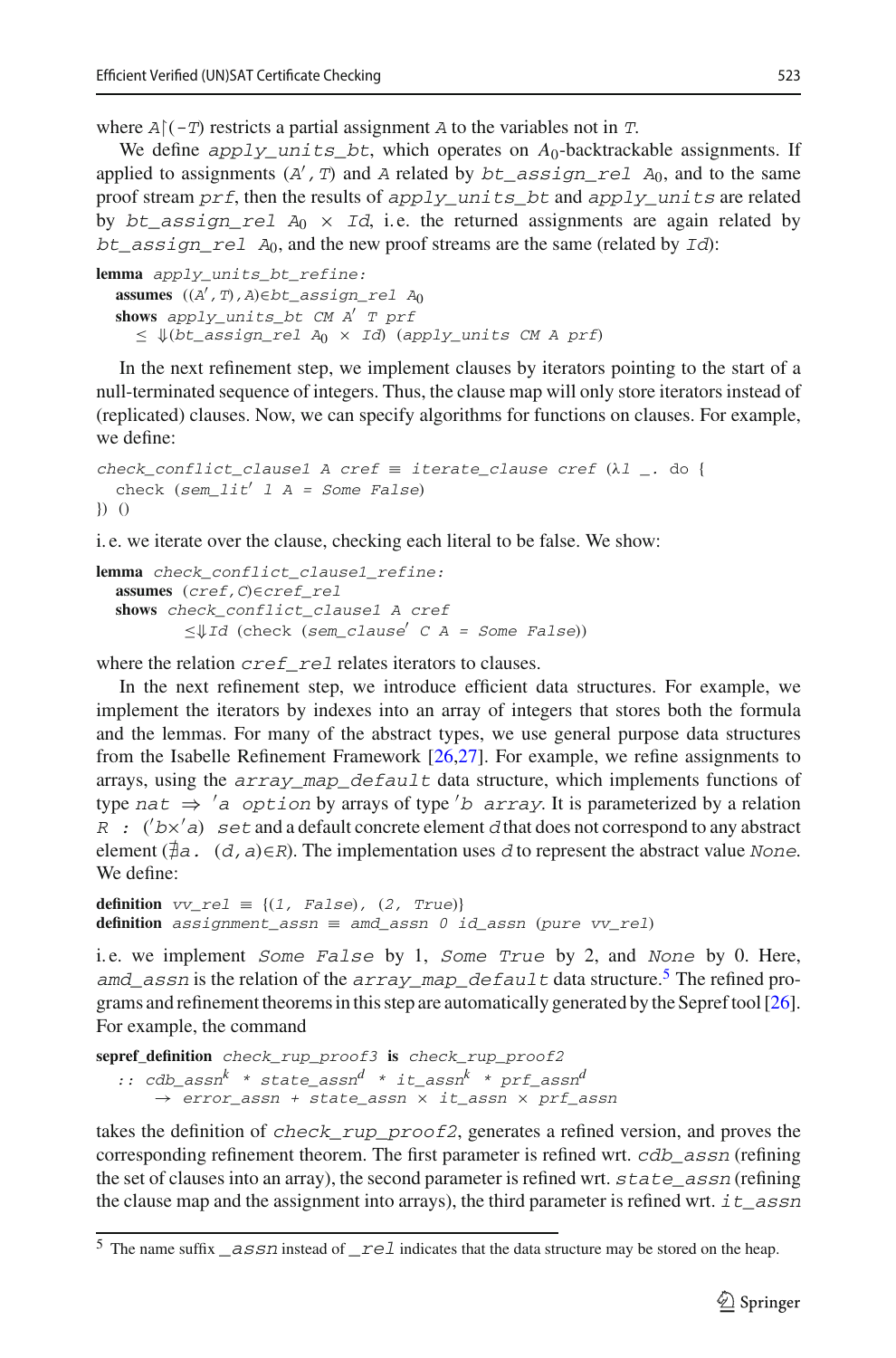(refining the iterator into an array index), and the fourth parameter is refined wrt.  $prf\_assn$ (refining the stream position). Exception results are refined wrt. error\_assn (basically the identity relation), and normal results are refined wrt. state\_assn, it\_assn, and prf<sub>assn</sub>. The  $x^d$  and  $x^k$  annotations indicate whether the generated function may overwrite a parameter (*d* like *destroy*) or not (*k* like *keep*).

By combining all the refinement steps and unfolding some definitions, we prove the following correctness theorem for the implementation of our checker:

```
theorem verify_unsat_impl_correct:
  <DBi \mapsto<sub>a</sub> DB></sub>
    verify_unsat_impl DBi prf_next F_end it prf
  <λresult. DBi →a DB * ↑(¬isl result 
⇒ verify_unsat_spec DB F_end)>
```
This Hoare triple states that if DB1 points to an array holding the elements DB, and we run verify\_unsat\_impl, the array will be unchanged, and if the return value is no exception, the range 1...  $F_{end}$  in the array<sup>[6](#page-11-0)</sup> represents a valid unsatisfiable formula in DIMACS format:

```
definition verify_unsat_spec DB F_end \equiv 1 \leq F_end \wedge F_end \leq length DB \wedge(let lst = tl (take F_end DB) in F_invar lst \wedge \neg sat (F_\alpha lst))
```
We also define a checker for satisfiability certificates, which are null-terminated lists of non-contradictory literals starting at index  $F_{end}$ , and prove:

```
theorem verify_sat_impl_correct:
  \langle DBi \rangle \rightarrow a DB>
    verify_sat_impl DBi F_end
  <λresult. DBi →a DB * ↑(¬isl result 
⇒ verify_sat_spec DB F_end)>
definition verify_sat_spec DB F_end \equiv 1 \leq F_end \wedge F_end \leq length DB \wedge(let 1st = t1 (take F_end DB) in F_invar 1st \wedge sat (F_\alpha 1st))
```
Finally, to obtain our verified sat and unsat checker gratchk, Isabelle/HOL's code generator is used to extract Standard ML code for  $verify_l(m)$ sat\_impl. We add a command line interface and a small (40 LOC) parser to read the formula into an array. Moreover, we implement a buffered reader for the proof file. This, however, does not affect the correctness statement, which is valid for all proof stream implementations. The resulting program is compiled with MLton [\[35](#page-19-11)].

#### **5.5 Concise Correctness Statement**

We have shown that our checker only accepts arrays containing (un)satisfiable formulas in DIMACS format. To describe a satisfiable input (cf. Sect. [5.1\)](#page-5-1), we have first mapped the array to a formula (constants tokenize,  $F_\alpha$ , clause $\alpha$ , lit $\alpha$ ). Then, we defined a semantics to describe satisfiability of a formula ( $sat$ , models, sem\_cnf, sem\_clause,  $sem\_lit$ ). In this section, we outline a more direct specification, which only uses elementary list and set operations of Isabelle/HOL, and show that it is equivalent to our original specification. This can be seen as a sanity check for our semantics.

We again use tokenization to convert the input into a list of lists. We further justify tokenization by showing that it is the unique inverse of concatenation:

**definition** concat0  $11 = \text{concat}$  (map  $(\lambda 1 \cdot 1 \theta[0])$  11) **lemma** unique\_tokenization:

<span id="page-11-0"></span><sup>6</sup> Element 0 is used as a guard in our implementation.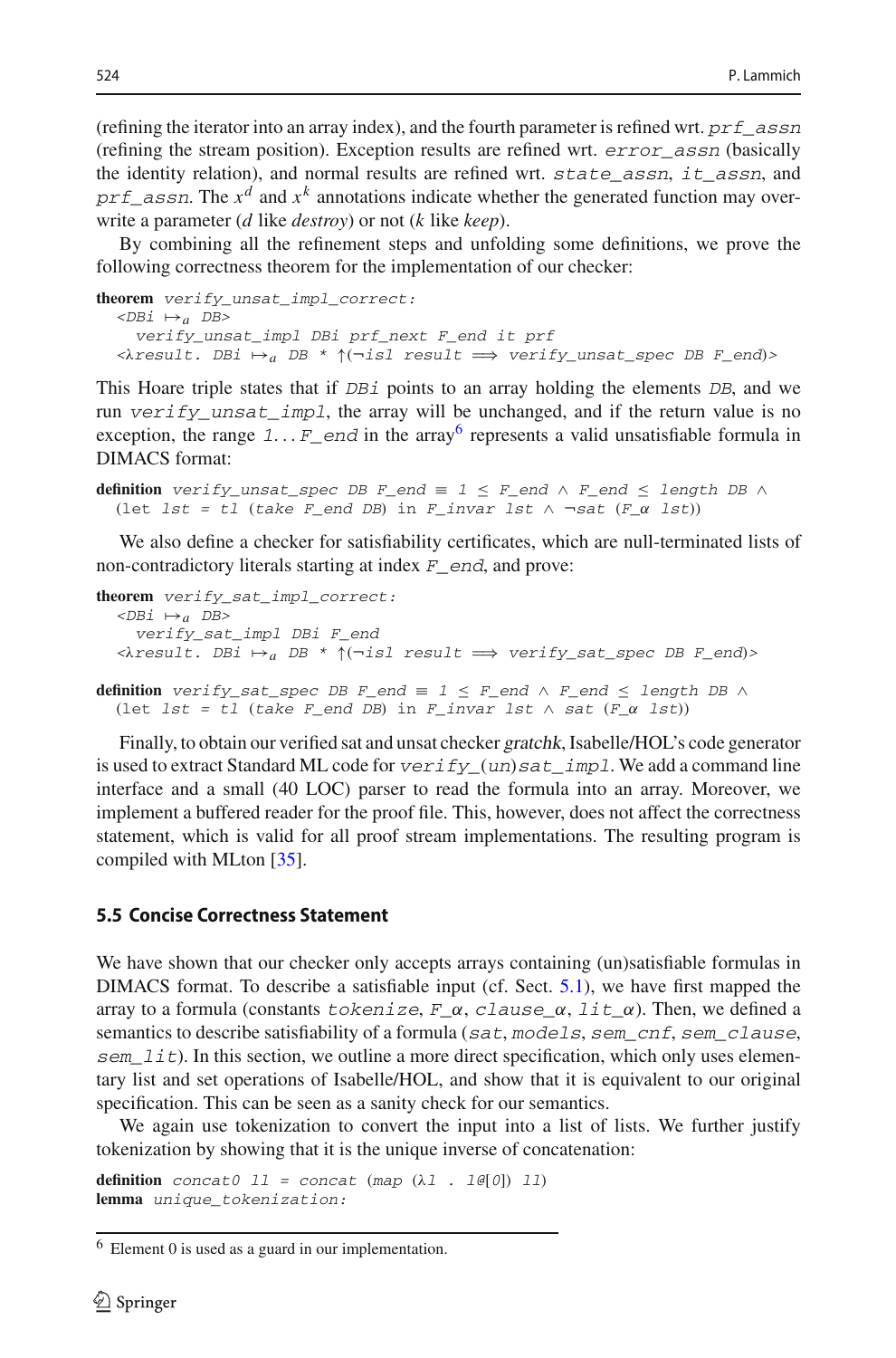```
assumes 1 \neq 0 \implies last 1 = 0shows \exists<sub>1</sub>ls. (0∉∪set (map set ls) ∧ concat0 ls = 1)
  and tokenize l = (THE 1s. 0 \notin \cup \set{Set (map set 1s)} \land concat0 1s = 1)
```
where THE is the definite description operator. Next, we define an assignment from integers to Booleans to be consistent iff a negative value is mapped to the opposite of its absolute value:

```
definition assn consistent :: (int \Rightarrow bool) \Rightarrow bool
   where assn_consistent \sigma = (\forall x. x \neq 0 \implies \neg \sigma (-x) = \sigma x)
```
Finally, we characterize an (un)satisfiable input by the (non)existence of a consistent assignment that assigns at least one literal of each clause to true:

```
lemma verify_sat_spec DB F_end = (1 \leq F \leq \text{end} \land F \leq \text{end} \leq \text{length} \text{DB} \land (let 1st = t1 (take F\_end DB) in
       (lst \neq [] \implies last \; lst = 0)∧ (∃σ. assn_consistent σ ∧ (∀C∈set (tokenize 0 lst). ∃l∈set C. σ l))))
lemma verify_unsat_spec DB F_end = (1 < F_end \land F_end \leq length DB \land (
    let 1st = t1 (take F_{end} DB) in
        last 1st = 0∧ (∄σ. assn_consistent σ ∧ (∀C∈set (tokenize 0 lst). ∃l∈set C. σ l)))
```
In the case of unsatisfiability, the bounds have been adjusted to exclude the empty formula, which is trivially satisfiable.

# <span id="page-12-0"></span>**6 Multithreaded Generation of Enriched Certificates**

In order to generate GRAT certificates, we extend a DRAT checker algorithm to record the unit clauses that lead to a conflict when checking each lemma. As the certificate generator is not part of the trusted code base, we can afford aggressive optimizations. Our generator gratgen started as a reimplementation of the backward mode of drat-trim [\[9](#page-18-0)[,45\]](#page-19-5) in C**++**, to which we added certificate generation. Later, we implemented multithreading and some additional optimizations. The multithreading mode allows us to trade computing resources for faster response time. It makes sense in settings where parallelization on the granularity of whole problems does not exhaust the available computing resources, e. g. when one is interested in a quick answer for a single problem.

The following displays high-level pseudocode of our certificate generator:

```
1 fun forward_phase:
```

```
2 F := original formula
```

```
3 propagate units in F; if F has conflict then exit "s UNSAT"
```

```
4 for item in certificate do
```

```
5 if item = d C then
```

```
6 remove clause C from F
```

```
7 else if item = C then
```

```
8 add C to F
```
9 *propagate units in F*

```
10 if F has conflict then
11 mark clauses required for conflict
```
- <span id="page-12-8"></span>12 *truncate certificate*
- 13 **return** *F*

```
14 exit "s ERROR"
```
15 **fun** *backward\_phase(F):*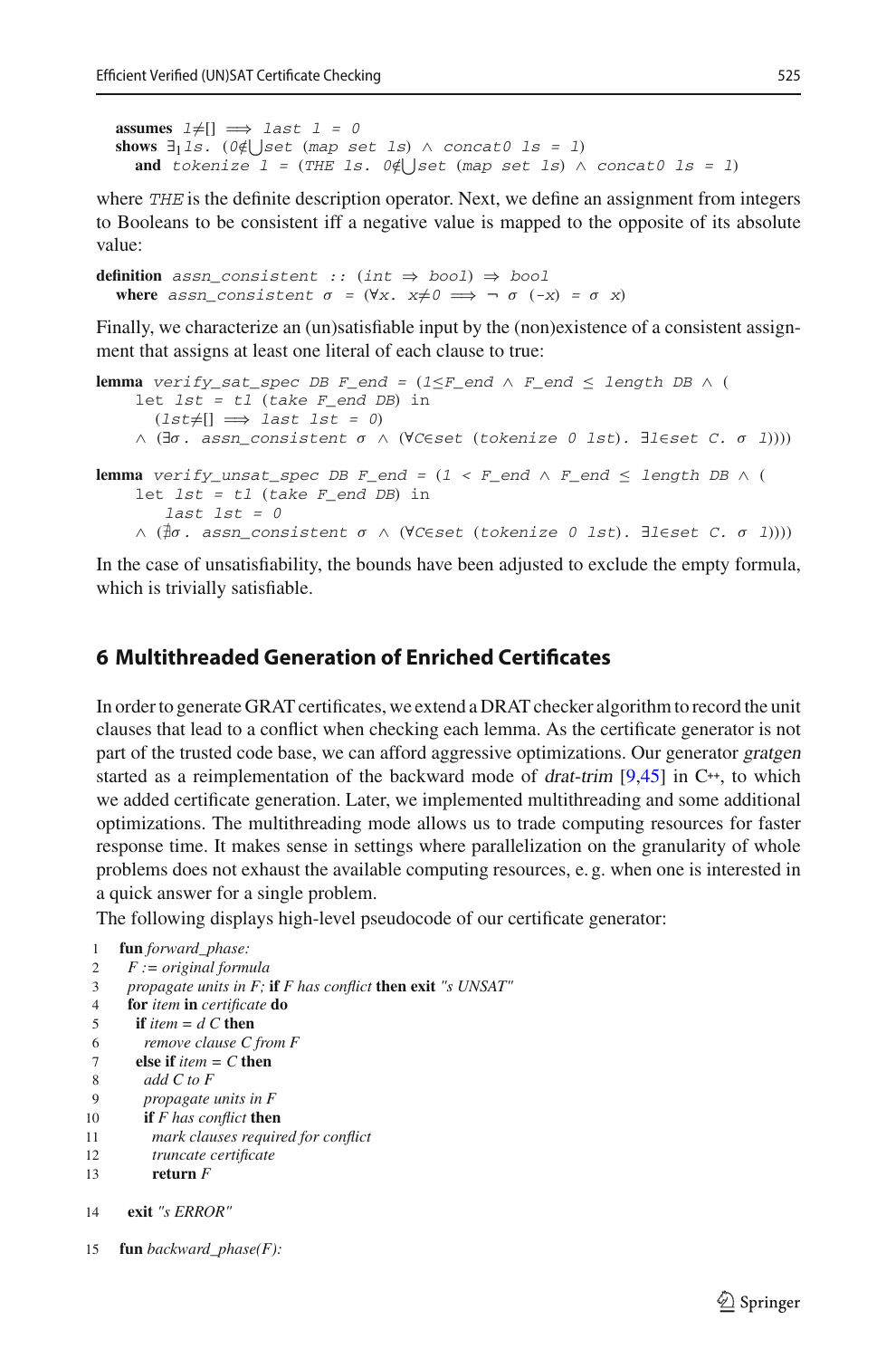<span id="page-13-4"></span><span id="page-13-2"></span><span id="page-13-1"></span><span id="page-13-0"></span>

| 16 | <b>for</b> item <b>in</b> reverse certificate <b>do</b>   |
|----|-----------------------------------------------------------|
| 17 | <b>if</b> <i>item</i> = $d$ C <b>then</b>                 |
| 18 | add clause to F                                           |
| 19 | else if <i>item</i> = $C$                                 |
| 20 | remove C from $F$ ; undo unit propagations due to C       |
| 21 | <b>if</b> is marked( $C$ ) and acquire( $C$ ) <b>then</b> |
| 22 | verify C and mark required clauses                        |
| 23 | synchronize marked clauses                                |

<span id="page-13-5"></span><span id="page-13-3"></span>24 **fun** *main*:<br>25  $F = 6$  *m* 

25 *F = forward\_phase*

26 **for parallel** *1..N* **do**

27 *backward\_phase(copy(F))*

The initial forward phase starts with the original formula (line [2\)](#page-12-1), and performs unit propagation [\(3\)](#page-12-2). If this already yields a conflict, the formula is unsatisfiable. Otherwise, we iterate over the certificate [\(4\)](#page-12-3). Each item of the certificate either deletes [\(6\)](#page-12-4) or adds [\(8\)](#page-12-5) a clause. After adding, we perform unit propagation [\(9\)](#page-12-6), and if this yields a conflict, we mark all clauses required for the conflict  $(11)$ , discard the remaining items in the certificate if any [\(12\)](#page-12-8), and finish the forward phase.

Next, the backward phase iterates over the certificate in reverse order (line [16\)](#page-13-0), undoes the effects of the items [\(18](#page-13-1) and [20\)](#page-13-2), verifies the lemmas, and marks all lemmas required for verification [\(22\)](#page-13-3). Unmarked lemmas are skipped [\(21\)](#page-13-4). The enriched certificate is generated during the backwards phase, while undoing unit propagations and verifying lemmas. For better readability, we have omitted certificate generation from the above listing.

The backwards phase is parallelized: Each thread maintains its own copy of the clause database. Before proving a lemma, a thread needs to acquire it  $(21)$ , thus ensuring that each lemma is only proved by a single thread. The information about marked lemmas is periodically synchronized between the threads [\(23\)](#page-13-5), such that a thread can generate work for other threads. Interestingly, there is no synchronization apart from lemma acquisition and sharing of marked clauses between the threads. In theory, one thread could prove most of the lemmas, while the other threads quickly run to the beginning of the certificate, seeing only very few marked lemmas. However, we have not observed such behavior in practice, and thus did not implement any further synchronization between the threads.

In the remainder of this section, we describe the most important optimizations that we have implemented in gratgen: RAT-run heuristics and separate watchlists.

#### **6.1 RAT-Run Heuristics**

To verify that a lemma has the RAT property (cf. Sect. [5.2\)](#page-7-0), one has to collect all RAT candidate lemmas, i. e. those clauses in the database that contain the negated pivot literal. As it is not known in advance which of the lemmas will actually be marked and require a full RAT proof (most lemmas are proved by a RUP-proof), maintaining a database of candidate lemmas for each literal would be inefficient. Thus, drat-trim iterates over the whole clause database on each RAT proof. Our profiling indicated that a significant amount of the runtime may be spent on searching candidate lemmas. However, we observed that certificates usually contain runs of multiple RAT lemmas with the same pivot. Thus, we store the result of the last search through the database, and reuse it if we should encounter a RAT lemma over the same pivot. Moreover, in multi-threaded mode, we always allocate a run of lemmas with the same pivot to the same thread, as the stored search result is maintained thread-locally. Our benchmarks (Sect. [7\)](#page-14-0) indicate that this optimization is very efficient if actual RAT lemmas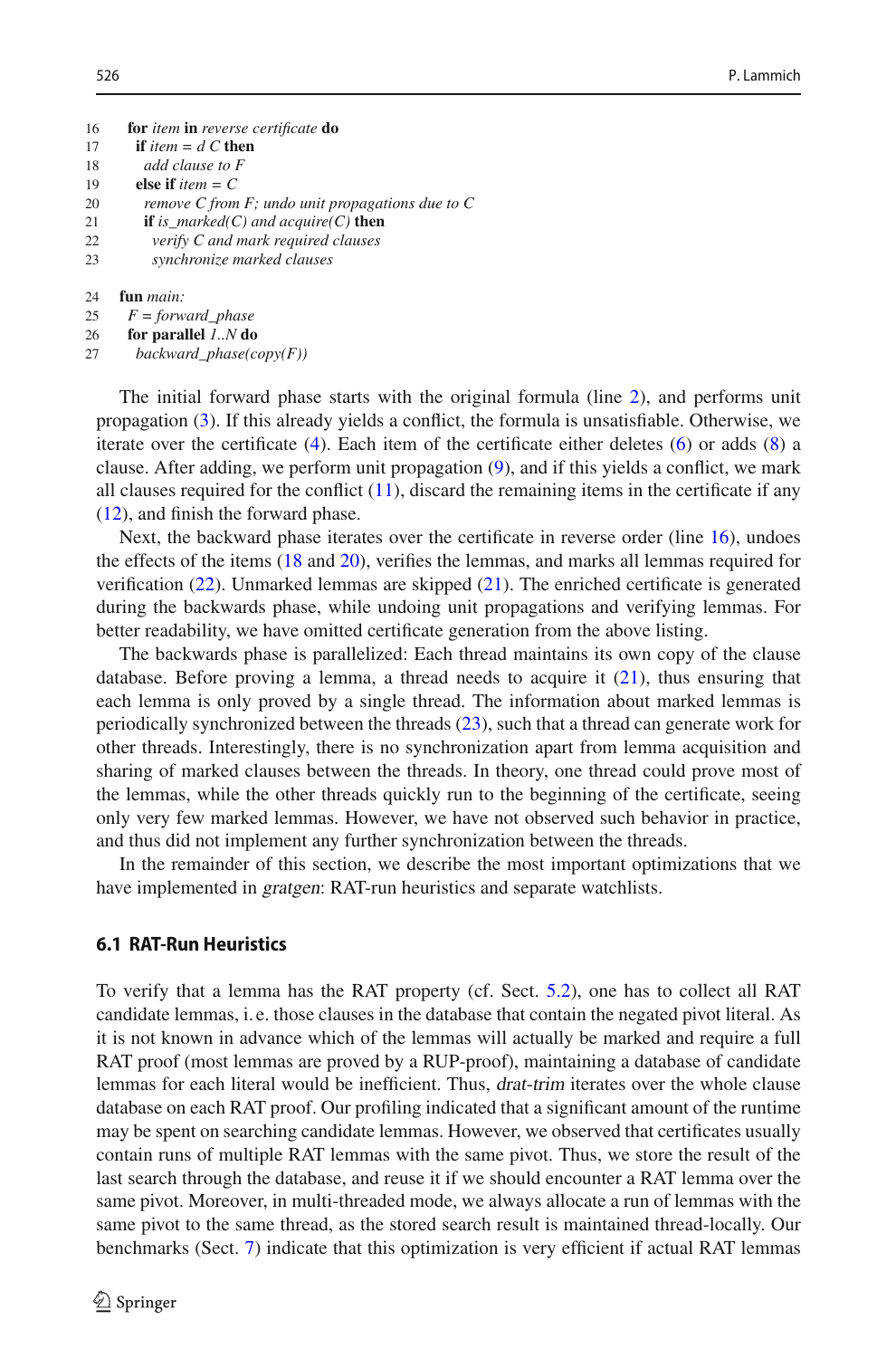are present. If there are no RAT lemmas, the heuristics' overhead is effectively a single check in the outer loop of the backwards phase, and, as expected, we observed no decrease in performance.

#### **6.2 Separate Watchlists**

Another important heuristics, which is already implemented in drat-trim, is core-first unit propagation. On unit propagation, marked lemmas are preferred over unmarked ones. This way, the unit clauses used for a proof are more likely to be already marked, thus reducing the overall number of marked lemmas.

Unit propagation is done by a two-watched-literals data structure [\[36\]](#page-19-7), where, for each clause, two distinct literals are marked as watched. As long as the clause is not blocked or conflict, the two watched literals must be undecided. When assigning a new variable, this invariant may be broken, and is then restored by the unit propagation algorithm: For each clause watching a literal that has been assigned to false, a new watched literal is searched. If no new watched literal can be found, the clause is unit or conflict, in which case the unit literal is assigned to true or unit propagation stops with a conflict. To efficiently iterate over the clauses watching a literal, they are stored in a *watchlist* for each literal.

In drat-trim, core first unit propagation is implemented by two iterators over the watchlists of the newly assigned literals. The first iterator ignores unmarked clauses, while the second iterator processes unmarked clauses. The second iterator is only advanced when the first iterator cannot be advanced further. By advancing the second iterator, new literals may be assigned, which makes advancing the first iterator possible again. However, skipping the iterators over irrelevant clauses may yield considerable overhead in the performance sensitive inner loop of unit propagation. Thus, for gratgen, we have implemented two watchlists for each literal, one for the marked and one for the unmarked lemmas. This way, the iterators during unit propagation never have to skip over irrelevant clauses. On the other hand, when marking a clause, we have to spend additional time to move it from the unmarked to the marked watchlists.<sup>7</sup> In practice, we found this optimization to be effective.

### <span id="page-14-0"></span>**7 Benchmarks**

We have benchmarked GRAT with one and eight threads against drat-trim and LRAT [\[18\]](#page-18-7) on problems taken from the main tracks of the 2016 and 2017 SAT competitions [\[42](#page-19-12)[,43](#page-19-13)]. We consider the problems solved by 2017 gold medalist Maple, and the problems solved by 2016 silver medalist Riss6. We chose the silver medalist for 2016, as the gold medalist is, again, Maple. Moreover, we consider the problems solved by CryptoMiniSat in 2016. Although not among the Top 3 solvers, we included CryptoMiniSat because it seems to be the only prover that produces a significant amount of RAT lemmas. For the 2017 competition, only abcdSAT seems to produce RAT lemmas, and we did not include it in our benchmarks.<sup>[8](#page-14-2)</sup>

All tested tools verified all but four unsatisfiability certificates: On two certificates, drattrim timed out (using the default timeout of 20.000 s), and it segfaulted on a third one. A

<span id="page-14-1"></span> $7\text{ We have also experimental with lazily moving marked clauses if they are encountered in the unmarked list.}$ during unit propagation but this turned out to be less efficient.

<span id="page-14-2"></span><sup>&</sup>lt;sup>8</sup> Due to constraints on available computation time. Note that this shifts the benchmark results in favor of drat-trim, as our tool has optimizations specifically tailored to handle RAT lemmas.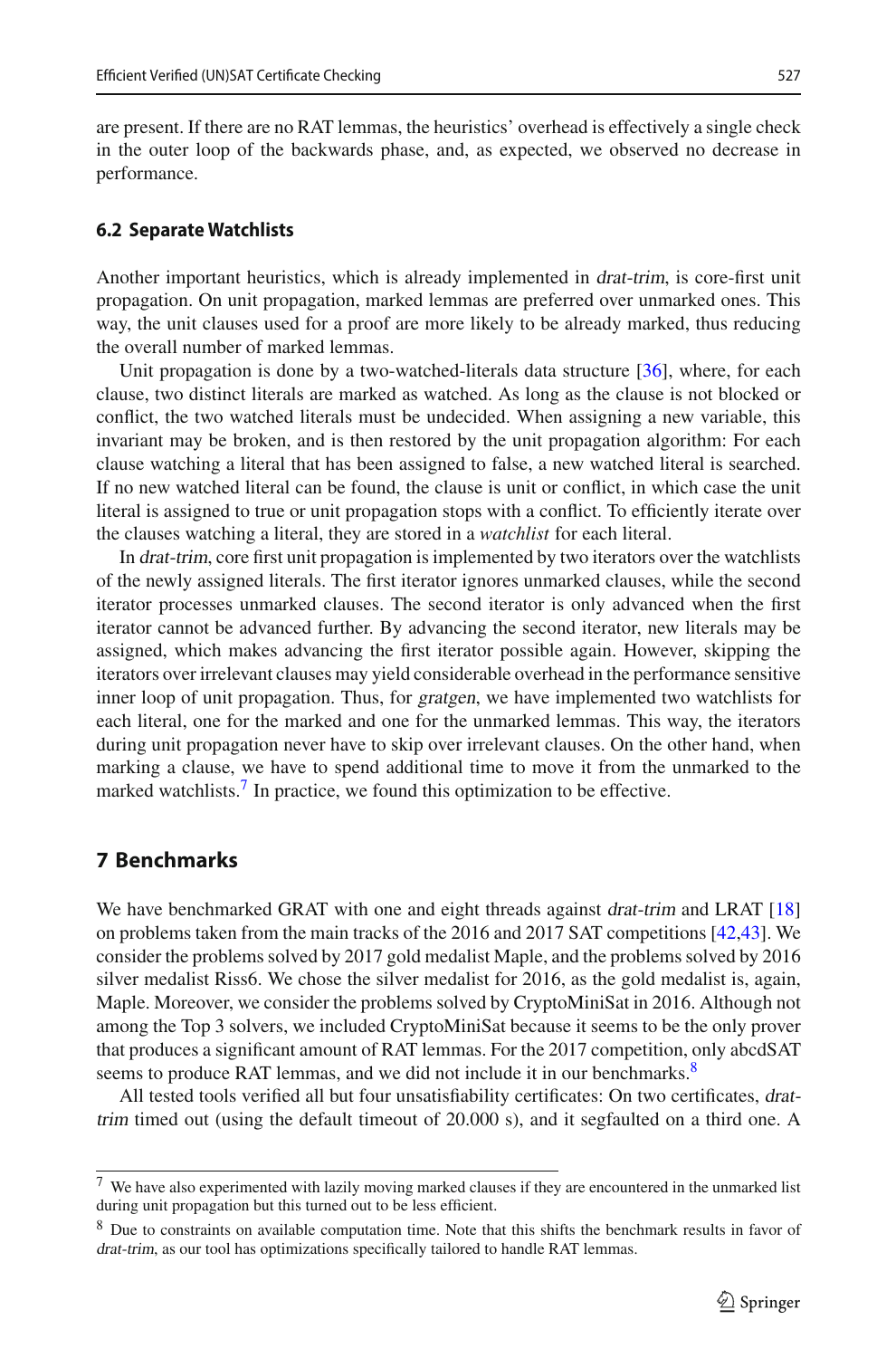| <b>Table 1</b> Borthing three for problems where at reast one tool failed |            |             |                  |                 |  |  |
|---------------------------------------------------------------------------|------------|-------------|------------------|-----------------|--|--|
| Problem                                                                   | SAT-solver | drat-trim   | GRAT-1           | GRAT-8          |  |  |
| sokoban-p16.sas.cr.37                                                     | cmsat      | Timeout     | 2.3 <sub>h</sub> | 39 <sub>m</sub> |  |  |
| valves-gates-1-k617-unsat                                                 | cmsat      | Timeout     | 2.1 <sub>h</sub> | 27m             |  |  |
| sokoban-p20.sas.ex.13                                                     | cmsat      | <b>SEGV</b> | 1.1h             | 38 <sub>m</sub> |  |  |
| $10$ pipe $_k$                                                            | riss6      | 52m         | 1.1h             | OM              |  |  |

<span id="page-15-0"></span>**Table 1** Solving times for problems where at least one tool failed

The drat-trim column displays the times required by only drat-trim (without LRAT). The GRAT-1 column displays the times for the whole GRAT toolchain in single-threaded mode, and GRAT-8 displays the times when using 8 threads



<span id="page-15-1"></span>**Fig. 1** Comparison of drat-trim and GRAT, ran on a server board with a 22-core XEON Broadwell CPU @2.2GHz and 128GiB RAM

fourth certificate led to an out-of-memory error of multithreaded gratgen. Table [1](#page-15-0) displays the results for these certificates.

Figure [1](#page-15-1) shows the results for the other unsatisfiability certificates. The first three scatter plots compare the wall-clock time of LRAT against GRAT with one and eight threads. Here, already single-threaded GRAT is faster than LRAT on every problem. As expected, the difference is more significant on problems that contain RAT lemmas: for the problems that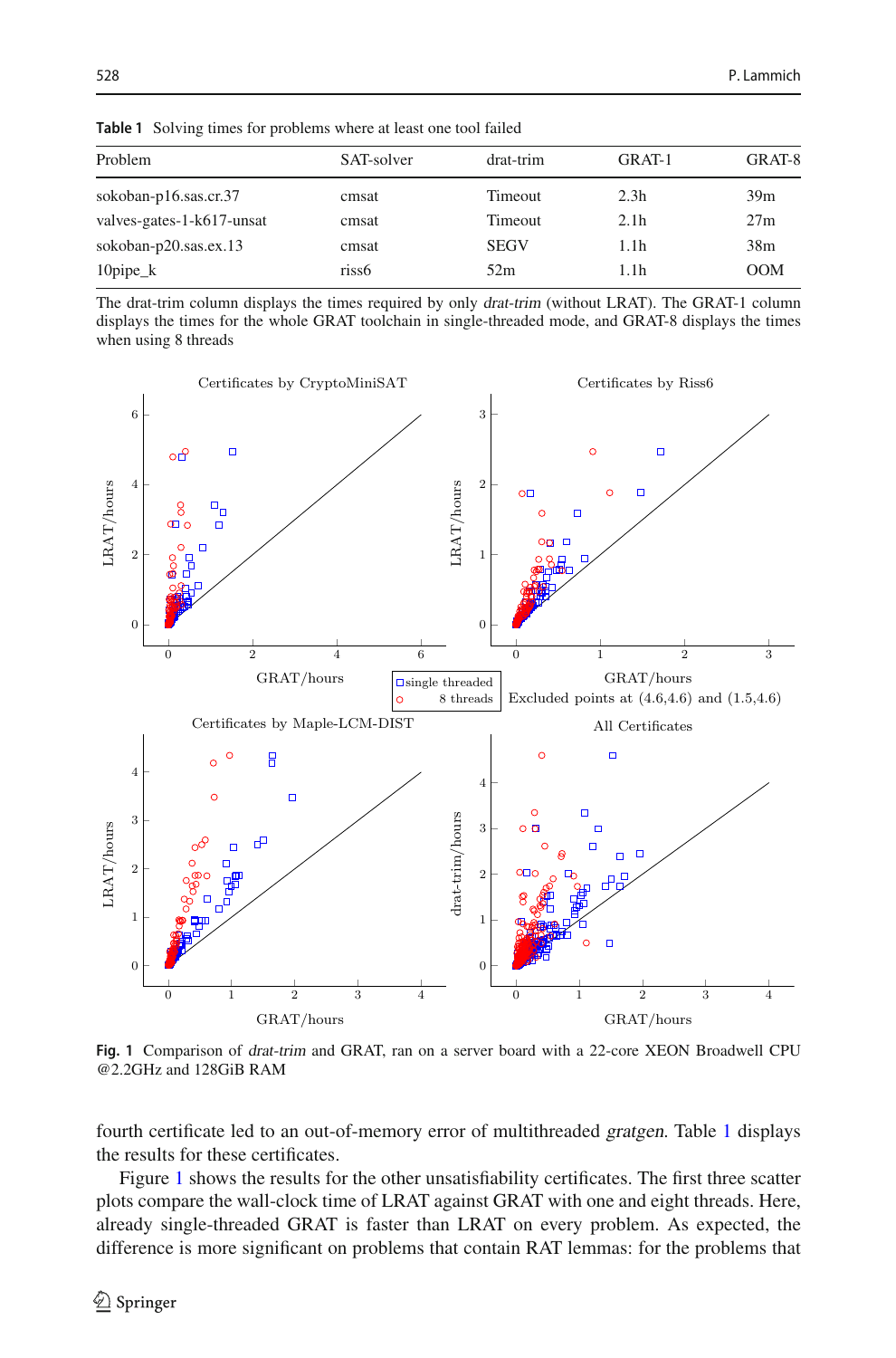<span id="page-16-1"></span>

| <b>Table 2</b> Runtimes in minutes of<br>the second phase, summed over<br>all certificates generated by a<br>prover | Prover            | gratchk | lrat-check |
|---------------------------------------------------------------------------------------------------------------------|-------------------|---------|------------|
|                                                                                                                     | Maple             | 275     | 346        |
|                                                                                                                     | Cmsat             | 66      | 613        |
|                                                                                                                     | Riss <sub>6</sub> | 253     | 575        |

actually contain RAT lemmas, single-threaded GRAT is about 3 times faster than LRAT, while, for the other problems, it is only 1.7 times faster.

Except for small problems, multithreading yields a significant speedup: Considering only problems where single-threaded gratgen needs longer than 100 s, the average speedup with eight threads is 2.1, the average speedup of the backwards checking phase of gratgen, which is the only parallelized part, is 3.3.

Finally, the last scatter plot in Fig. [1](#page-15-1) compares GRAT against drat-trim. Although we compare a verified tool against an unverified one, GRAT wins this comparison: Except for a few certificates, it is faster than drat-trim, and there is only a single outlier where GRAT is significantly slower than *drat-trim*.

We also compare the memory consumption: In single threaded mode, gratgen needs roughly three times more memory than *drat-trim*, with eight threads, this figure increases to roughly nine times more memory. Due to the garbage collection in Standard ML, we could not measure meaningful memory consumptions for gratchk. The extra memory in singlethreaded mode is mostly due to the proof being stored in memory, the extra memory in multithreaded mode is due to the duplication of data for each thread.

Finally, Table [2](#page-16-1) shows the runtimes of the verified second phase only. Here, gratchk is significantly faster than LRAT's verified phase lrat-check. In particular, due to the RAT-counts field that is available in GRAT, but not in LRAT (cf. Sect. [3\)](#page-3-0), true RAT lemmas are handled more efficiently. This explains the large discrepancy for the CryptoMiniSat prover.

For completeness, we also report on the satisfiable problems in our benchmark set: The 241 sat certificates in our benchmark set have a size of 566MiB and could be checked in roughly 100 s.

### <span id="page-16-0"></span>**8 Discussion and Future Work**

Currently, the formal proof of our verified checker goes down to the representation of the formula as integer array, thus requiring a (small) unverified parser. A next step would be to verify the parser, too. Moreover, verification stops at the Isabelle/HOL code generator, whose correctness is only proved on paper  $[16,17]$  $[16,17]$ . There is work on the mechanical verification of code generators [\[37\]](#page-19-14), and even the subsequent compilers [\[22](#page-18-27)]. This technology became available for Isabelle/HOL only recently [\[20](#page-18-28)] but does not yet support the imperative arrays required for our application.

If the memory consumption of gratgen should become a problem, we could easily write out the proof to disk instead of storing it in RAM. We expect that this would yield a memory consumption similar to drat-trim. For multi-threaded mode, we plan to share more (read-only) data between the threads.

An interesting research topic would be to integrate enriched certificate generation directly into SAT solvers. The performance decrease in the solver could be weighed against the cost of generating an enriched certificate. A main challenge would be to manage the size of the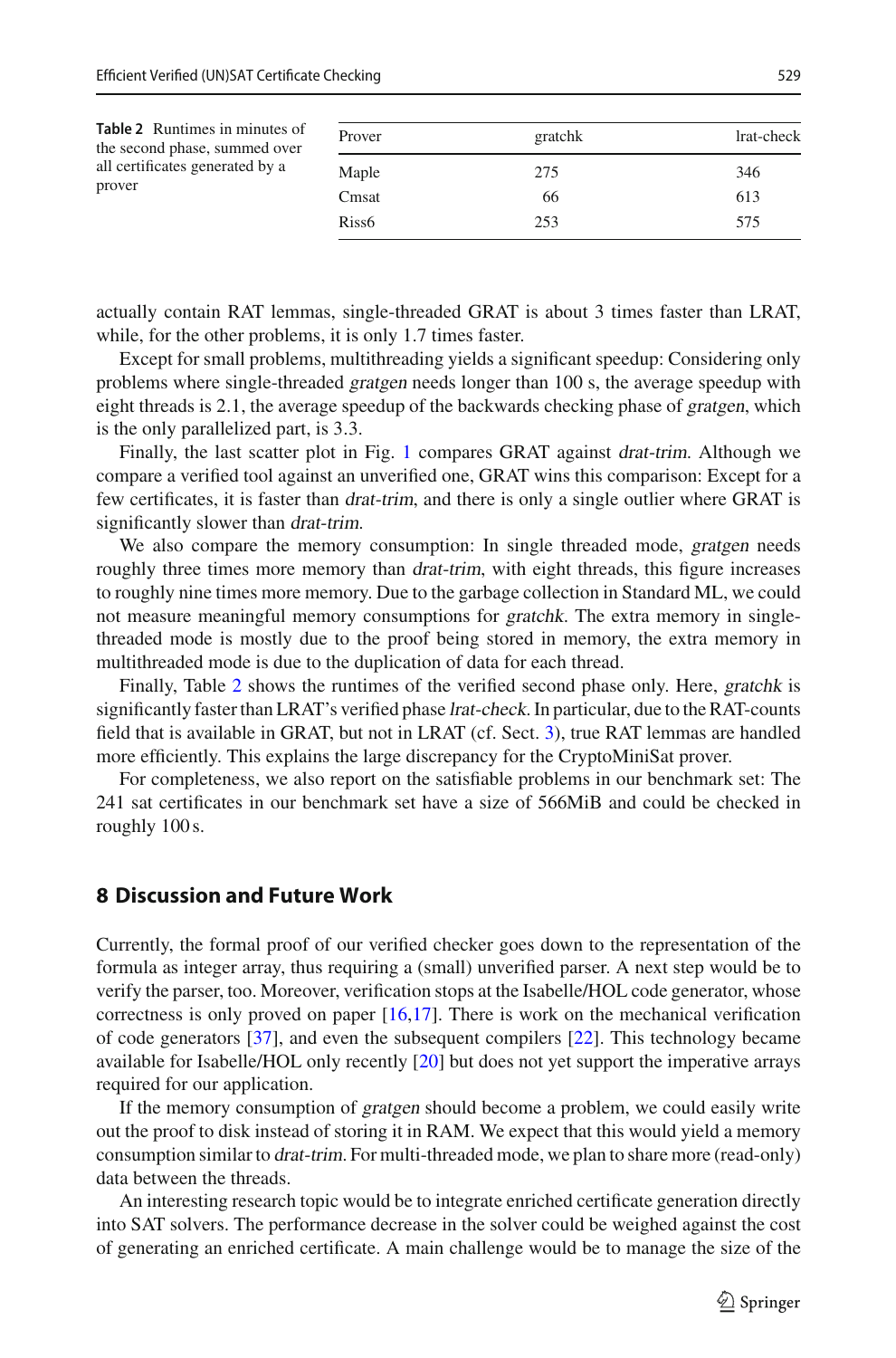enriched certificates, which, without reductions as done by, e. g. backward checking, may become prohibitively large. Moreover, such modifications are probably SAT-solver specific, whereas DRAT certificates are designed to be easily integrated into virtually any CDCL based SAT solver.

An alternative to certification would be to verify the SAT solver itself. While this has been attempted several times (e. g. [\[33](#page-19-15)[,39\]](#page-19-16)), including our own work [\[12\]](#page-18-29), we do not expect that verified SAT solvers will become competitive to unverified solvers in the near future.

Finally, we chose a benchmark set which is realistic but can be run in a few weeks on the available hardware. We plan to run our tools on larger benchmark suites, once we have access to sufficient (supercomputing) hardware.

### <span id="page-17-0"></span>**9 Conclusions**

We have presented a formally verified SAT solver certification tool. Already in single threaded mode, it is significantly faster than the unverified standard tool drat-trim, on a benchmark suite taken from the 2017 and 2016 SAT competitions. Additionally, we implemented a multi-threaded mode, which allows us to trade computing resources for significantly smaller response times. The formal proof covers the actual implementation of the checker and the semantics of the formula down to the sequence of integers by which it is represented.

Our approach involves two phases: The first phase generates an enriched certificate, which is then checked against the original formula by the second phase. While the main computational work is done by the first phase, soundness of the approach only depends on the second phase, which is also algorithmically less complex, making it more amenable to formal verification. Using stepwise refinement techniques, we were able to formally verify a rather efficient implementation of the second phase. Together with novel optimizations in the first phase, this makes our tool faster than the unverified drat-trim. Although most computational work is done in the first phase, optimizing the second phase is important: While gratchk was quite efficient from the beginning, the LRAT checker has seen several improvements over time [\[18](#page-18-7)]. The initial version was purely functional, and often dominated the runtime of the whole certification process [\[6\]](#page-18-6).

We conclude with some statistics: The formalization of the certificate checker is roughly 5k lines of code. In order to realize this formalization, several general purpose libraries (e. g. the exception monad and some imperative data structures) had to be developed. These sum up to additional 3.5k lines. The time spent on the formalization was roughly three manmonths. The multi-threaded certificate generator has roughly 3k lines of code, and took two man-months to develop.

**Acknowledgements** We thank Maximilian Kirchmeier for proposing and evaluating optimizations for gratgen [\[21](#page-18-30)]. Moreover, we thank Mathias Fleury and Simon Wimmer for very useful comments on the draft version of this paper, and Lars Hupel for instant help on any problems related to the benchmark server. Finally, we thank the anonymous reviewers for their useful comments. This work has been supported by the DFG Grant LA 3292/1 "Verifizierte Model Checker" and the VeTSS Grant "Formal Verification of Information Flow Security for Relational Databases".

**Open Access** This article is distributed under the terms of the Creative Commons Attribution 4.0 International License [\(http://creativecommons.org/licenses/by/4.0/\)](http://creativecommons.org/licenses/by/4.0/), which permits unrestricted use, distribution, and reproduction in any medium, provided you give appropriate credit to the original author(s) and the source, provide a link to the Creative Commons license, and indicate if changes were made.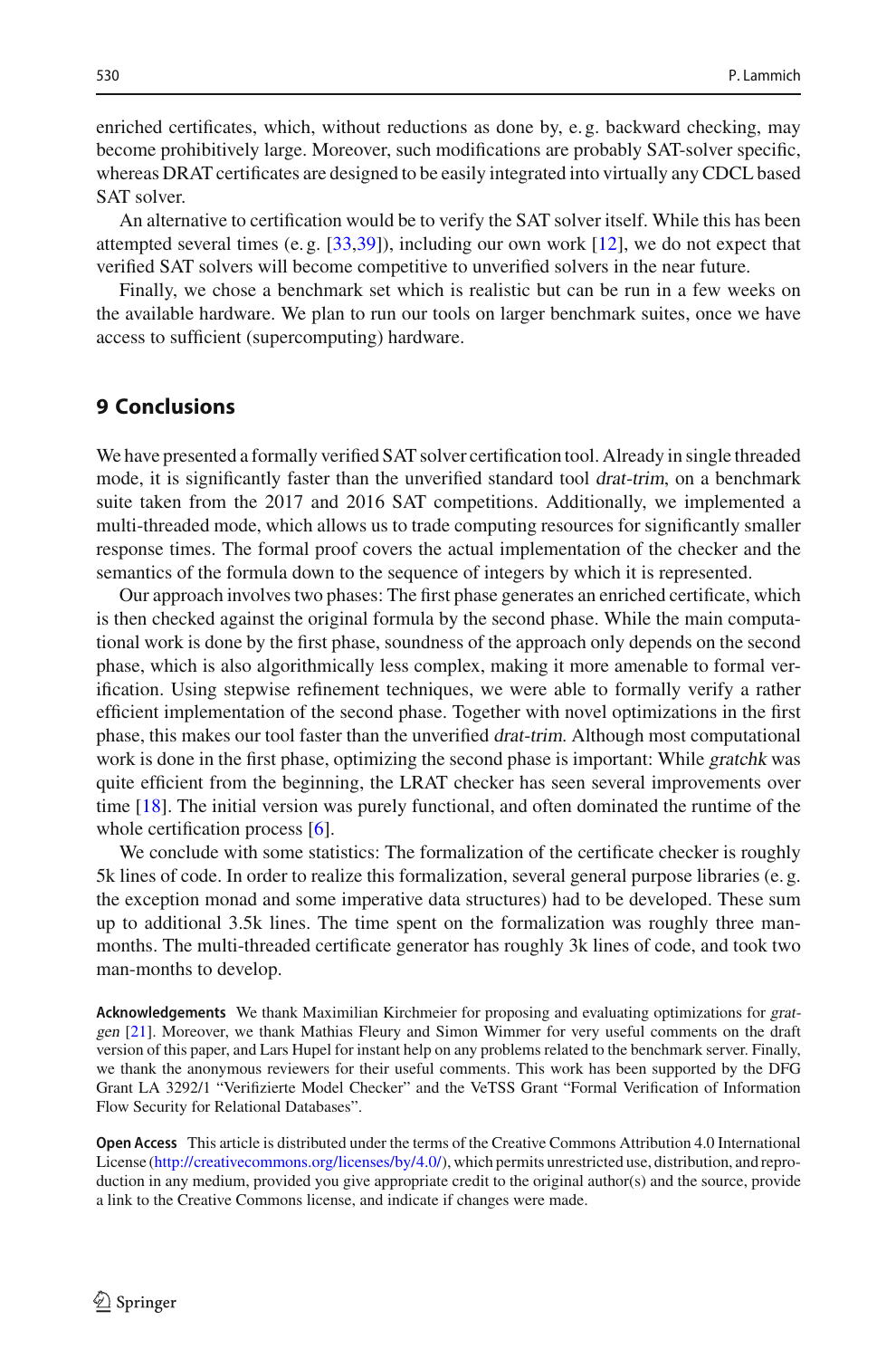# **References**

- <span id="page-18-16"></span>1. Back, R.-J.: On the correctness of refinement steps in program development. Ph.D. thesis, Department of Computer Science, University of Helsinki (1978)
- <span id="page-18-17"></span>2. Back, R.-J., von Wright, J.: Refinement Calculus—A Systematic Introduction. Springer, Berlin (1998)
- <span id="page-18-3"></span>3. Bertot, Y., Castran, P.: Interactive Theorem Proving and Program Development: Coq'Art: The Calculus of Inductive Constructions, 1st edn. Springer, Berlin (2010)
- <span id="page-18-24"></span>4. Brunner, J., Lammich, P.: Formal verification of an executable LTL model checker with partial order reduction. In: Proceedings of NFM, pp. 307–321. Springer (2016)
- <span id="page-18-15"></span>5. Bulwahn, L., Krauss, A., Haftmann, F., Erkök, L., Matthews, J.: Imperative functional programming with Isabelle/HOL. In: TPHOL, volume 5170 of LNCS, pp. 134–149. Springer (2008)
- <span id="page-18-6"></span>6. Cruz-Filipe, L., Heule, M., Hunt, W., Kaufmann, M., Schneider-Kamp, P.: Efficient certified RAT verification. In: Proceedings of CADE. Springer (2017)
- <span id="page-18-5"></span>7. Cruz-Filipe, L., Marques-Silva, J., Schneider-Kamp, P.: Efficient certified resolution proof checking. In: Proceedings of TACAS, pp. 118–135. Springer (2017)
- <span id="page-18-4"></span>8. Darbari, A., Fischer, B., Marques-Silva, J.: Industrial-strength certified SAT solving through verified SAT proof checking. In: Proceedings of ICTAC, pp. 260–274. Springer (2010)
- <span id="page-18-0"></span>9. DRAT-trim homepage. <https://www.cs.utexas.edu/~marijn/drat-trim/>
- <span id="page-18-1"></span>10. DRAT-trim issue tracker. <https://github.com/marijnheule/drat-trim/issues>
- <span id="page-18-25"></span>11. Esparza, J., Lammich, P., Neumann, R., Nipkow, T., Schimpf, A., Smaus, J.-G.: A fully verified executable LTL model checker. In: CAV, volume 8044 of LNCS, pp. 463–478. Springer (2013)
- <span id="page-18-29"></span>12. Fleury, M., Blanchette, J. C., Lammich, P.: A verified SAT solver with watched literals using imperative HOL. In: Proceedings of CPP, pp. 158–171 (2018)
- <span id="page-18-12"></span>13. Goldberg, E., Novikov, Y.: Verification of proofs of unsatisfiability for CNF formulas. In: Proceedings of DATE, IEEE (2003)
- <span id="page-18-2"></span>14. Gordon, M.: From LCF to HOL: a short history. In: Plotkin, G., Stirling, C.P., Tofte, M. (eds.) Proof, Language, and Interaction, pp. 169–185. MIT Press, Cambridge (2000)
- <span id="page-18-13"></span>15. Haftmann, F.: Code generation from specifications in higher order logic. Ph.D. Thesis, Technische Universität München (2009)
- <span id="page-18-26"></span>16. Haftmann, F., Krauss, A., Kunˇcar, O., Nipkow, T.: Data refinement in Isabelle/HOL. In: Proceedings of ITP, pp. 100–115. Springer (2013)
- <span id="page-18-14"></span>17. Haftmann, F., Nipkow, T.: Code generation via higher-order rewrite systems. In: FLOPS 2010, LNCS. Springer (2010)
- <span id="page-18-7"></span>18. Heule, M., Hunt, W., Kaufmann, M., Wetzler, N.: Efficient, verified checking of propositional proofs. In: Proceedings of ITP. Springer (2017)
- <span id="page-18-11"></span>19. Heule, M., Hunt, W., Wetzler, N.: Trimming while checking clausal proofs. In: 2013 Formal Methods in Computer-Aided Design, FMCAD 2013, pp. 181–188. IEEE (2013)
- <span id="page-18-28"></span>20. Hupel L., Nipkow T.: A verified compiler from Isabelle/HOL to CakeML. In: Ahmed, A. (ed.) Programming Languages and Systems. ESOP 2018. volume 10801 of LNCS, pp. 999–1026. Springer, Cham (2018)
- <span id="page-18-30"></span>21. Kirchmeier, M.: Functional implementation of an optimized UNSAT proof-checker. Bachelor's Thesis, Technische Universität München (2017)
- <span id="page-18-27"></span>22. Kumar, R., Myreen, M.O., Norrish, M., Owens, S.: CakeML: a verified implementation of ML. In: Proceedings of POPL, pp. 179–192. ACM (2014)
- <span id="page-18-10"></span>23. Lammich, P.: Grat tool chain homepage. <http://www21.in.tum.de/~lammich/grat/>
- <span id="page-18-18"></span>24. Lammich, P.: Automatic data refinement. In: ITP, volume 7998 of LNCS, pp. 84–99. Springer (2013)
- <span id="page-18-22"></span>25. Lammich, P.: Verified efficient implementation of Gabow's strongly connected component algorithm. In: ITP, volume 8558 of LNCS, pp. 325–340. Springer (2014)
- <span id="page-18-19"></span>26. Lammich, P.: Refinement to imperative/HOL. In: ITP, volume 9236 of LNCS, pp. 253–269. Springer (2015)
- <span id="page-18-20"></span>27. Lammich, P.: Refinement based verification of imperative data structures. In: CPP, pp. 27–36. ACM (2016)
- <span id="page-18-8"></span>28. Lammich, P.: Efficient verified (UN)SAT certificate checking. In: Proceedings of CADE. Springer (2017)
- <span id="page-18-9"></span>29. Lammich, P.: The GRAT tool chain—efficient (UN)SAT certificate checking with formal correctness guarantees. In: SAT, pp. 457–463 (2017)
- <span id="page-18-21"></span>30. Lammich, P., Lochbihler, A.: The Isabelle collections framework. In: Proceedings of ITP, volume 6172 of LNCS, pp. 339–354. Springer (2010)
- <span id="page-18-23"></span>31. Lammich, P., Sefidgar, S.R.: Formalizing the Edmonds–Karp algorithm. In: Proceedings of ITP, pp. 219–234 (2016)